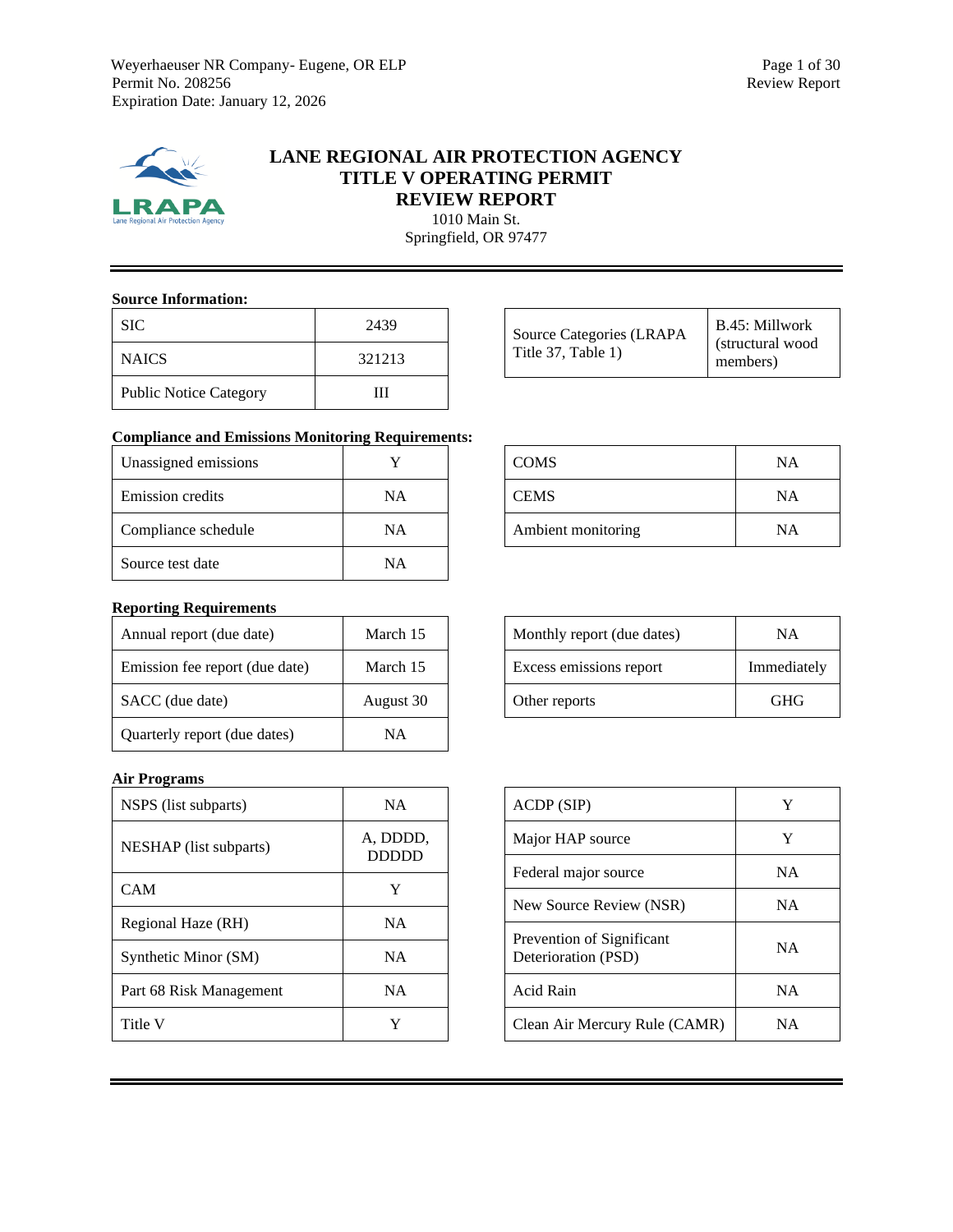# **TABLE OF CONTENTS**

| EMISSION LIMITS AND STANDARDS, TESTING, MONITORING, AND RECORDKEEPING 13 |  |
|--------------------------------------------------------------------------|--|
|                                                                          |  |
|                                                                          |  |
|                                                                          |  |
|                                                                          |  |
|                                                                          |  |
|                                                                          |  |
|                                                                          |  |
|                                                                          |  |
|                                                                          |  |
|                                                                          |  |
|                                                                          |  |
|                                                                          |  |
|                                                                          |  |
|                                                                          |  |
|                                                                          |  |
|                                                                          |  |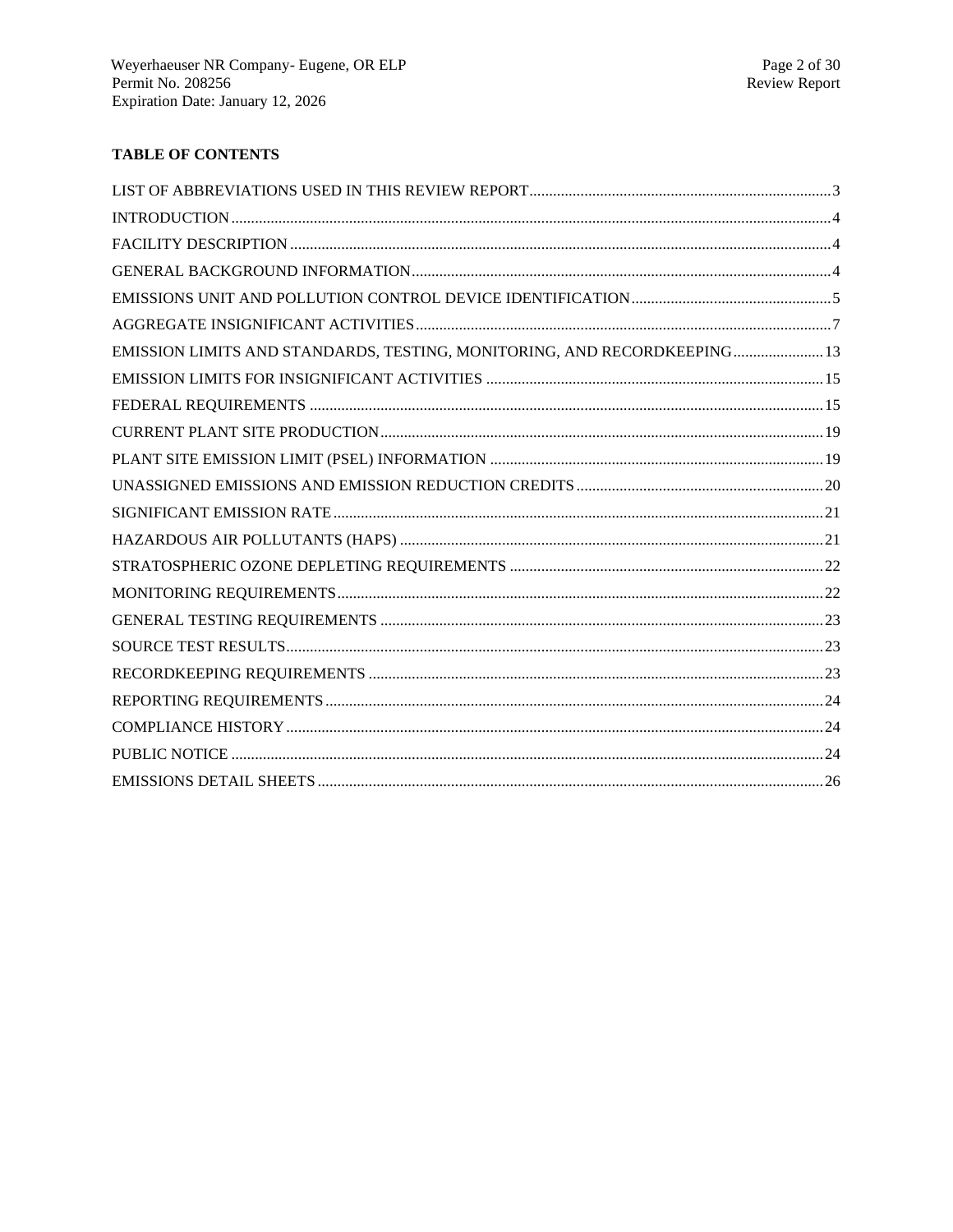# <span id="page-2-0"></span>**LIST OF ABBREVIATIONS USED IN THIS REVIEW REPORT**

| <b>ACDP</b>       | Air Contaminant Discharge Permit     | <b>MSF</b>        | 1,000 Square feet 3/8" basis        |
|-------------------|--------------------------------------|-------------------|-------------------------------------|
| Act               | Federal Clean Air Act                | MSDS              | <b>Material Safety Data Sheets</b>  |
| ASTM              | American Society of Testing and      | MeOH              | Methanol                            |
|                   | Materials                            | NA                | Not applicable                      |
| <b>BDT</b>        | Bone dry ton                         | NO <sub>x</sub>   | Nitrogen oxides                     |
| <b>BDU</b>        | Bone dry unit                        | <b>NESHAP</b>     | National Emission Standard for      |
| BF                | <b>Board</b> feet                    |                   | Hazardous Air Pollutant             |
| Btu               | British thermal unit                 | <b>NSPS</b>       | New Source Performance              |
| <b>CEMs</b>       | Continuous emission monitoring       |                   | <b>Standards</b>                    |
|                   | system                               | <b>NSR</b>        | New Source Review                   |
| <b>CFR</b>        | Code of Federal Regulations          | O <sub>2</sub>    | Oxygen                              |
| CO                | Carbon Monoxide                      | <b>OAR</b>        | Oregon Administrative Rules         |
| CO <sub>2</sub>   | Carbon Dioxide                       | <b>ODEQ</b>       | Oregon Department of                |
| CO <sub>2</sub> e | Carbon Dioxide Equivalent            |                   | <b>Environmental Quality</b>        |
| <b>CPMS</b>       | Continuous parameter monitoring      | <b>ORS</b>        | <b>Oregon Revised Statutes</b>      |
|                   | system                               | 0&M               | Operation and maintenance           |
| Day               | A calendar 24-hour period            | PF                | Phenol-Formaldehyde                 |
| <b>DEQ</b>        | Department of Environmental          | Pb                | Lead                                |
|                   | Quality                              | <b>PCD</b>        | <b>Pollution Control Device</b>     |
| dscf              | Dry standard cubic feet              | PM                | Particulate matter                  |
| EF                | <b>Emission</b> factor               | $PM_{10}$         | Particulate matter less than 10     |
| <b>EPA</b>        | <b>US Environmental Protection</b>   |                   | microns in size                     |
|                   | Agency                               | PM <sub>2.5</sub> | Particulate matter less than 2.5    |
| <b>ERC</b>        | <b>Emission Reduction Credit</b>     |                   | microns in size                     |
| EU                | <b>Emissions Unit</b>                | ppmv              | Parts per million by volume         |
| <b>FCAA</b>       | Federal Clean Air Act                | ppm               | Parts per million                   |
| <b>FSA</b>        | Fuel sampling and analysis           | <b>PSEL</b>       | <b>Plant Site Emission Limit</b>    |
| <b>GHG</b>        | Greenhouse Gas                       | psia              | Pounds per square inch, actual      |
| gr/dscf           | Grain per dry standard cubic foot (1 | <b>RTO</b>        | Regenerative Thermal Oxidizer       |
|                   | $pound = 7000 \text{ grains}$        | <b>SCHED</b>      | Schedule                            |
| <b>HAP</b>        | Hazardous Air Pollutant as defined   | <b>SERP</b>       | Source emissions reduction plan     |
|                   | by OAR 244-0040                      | <b>SPEC</b>       | Special                             |
| <b>HCFC</b>       | Halogenated Chloro-Fluoro-           | SO <sub>2</sub>   | Sulfur dioxide                      |
|                   | Carbons                              | ST                | Source test                         |
| <b>HCOH</b>       | Formaldehyde                         | TPY               | Tons per year, (short ton=2000 lbs) |
| ID                | Identification number                | <b>VE</b>         | Visible emissions                   |
| I&M               | Inspection and maintenance           | <b>VMT</b>        | Vehicle miles traveled              |
| LRAPA             | Lane Regional Air Protection         | <b>VOC</b>        | Volatile organic compounds          |
|                   | Agency                               | Week              | Calendar week starting at 12:01 am  |
| М                 | 1,000                                |                   | on Sunday morning                   |
| MМ                | 1,000,000                            | Year              | A period consisting of any 12-      |
| Month             | Calendar month                       |                   | consecutive calendar months         |
| MB                | <b>Material Balance</b>              |                   |                                     |
| MBF               | 1,000 Board feet                     |                   |                                     |
|                   |                                      |                   |                                     |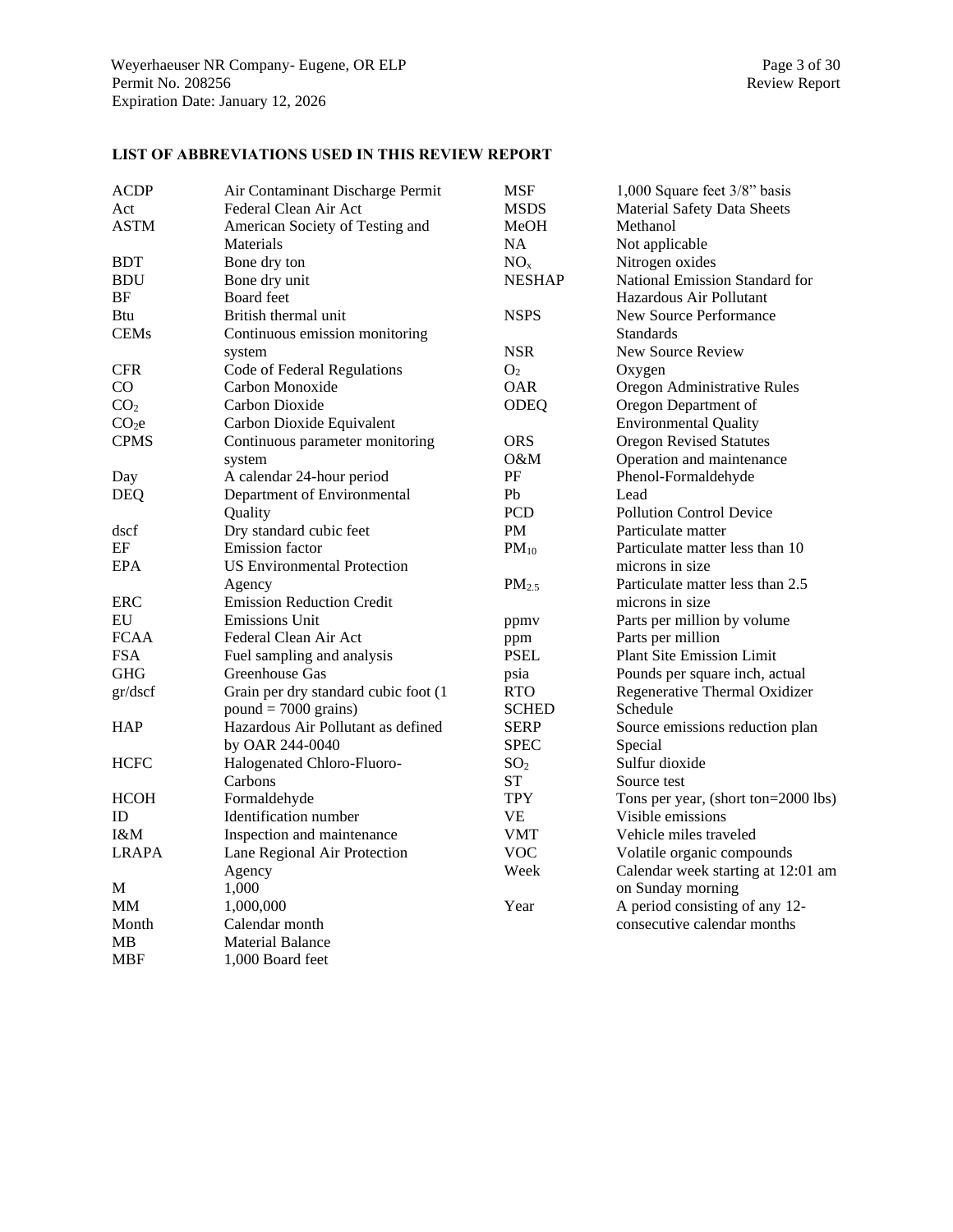# <span id="page-3-0"></span>**INTRODUCTION**

- 1. The proposed permit is a renewal of Lane Regional Air Protection Agency (LRAPA) Title V Operating Permit No. 208256 that was issued June 2, 2014 and scheduled to expire on June 2, 2019. The existing permit will remain in effect until this renewal is issued.
	- 1.a. Information relied upon: The permit renewal is based upon the renewal application (No. 64034) received May 25, 2018 and supplemental information from an administrative amendment (No. 66260) received June 19, 2020.
- 2. In accordance with OAR 340-218-0120(1)(f), this review report is intended to provide the legal and factual basis for the draft permit conditions. In most cases, the legal basis for a permit condition is included in the permit by citing the applicable regulation. In addition, the factual basis for the requirement may be the same as the legal basis. However, when the regulation is not specific and only provides general requirements, this review report is used to provide a more thorough explanation of the factual basis for the draft permit conditions.

#### <span id="page-3-1"></span>**FACILITY DESCRIPTION**

- 3. The Weyerhaeuser NR Company Eugene, OR ELP (Eugene ELP) plant receives dry veneer from outside suppliers. In the Laminated Veneer Lumber (LVL) presses, the prepared veneer is subjected to glue, heat, and pressure creating an LVL billet. Some of the LVL billets are transferred to the I-joist department where they are made into flanges for I-joists. Following this I-joist fabrication process, the I-joists are heat cured in an oven. Once cured, they are cut to length and shipped to market. The remaining LVL billets not destined for I-joist flanges are transferred to a secondary manufacturing department in the plant where they are ripped into a variety of widths and lengths for shipment to market as well. Wood residuals are generated throughout the manufacturing process and collected by way of a pneumatic system controlled by baghouses. Pollutants emitted from the manufacturing processes include  $NO<sub>x</sub>$ , CO, VOC, GHGs, and PM/PM<sub>10</sub>/PM<sub>2.5</sub> from gas combustion, VOCs (primarily methanol, formaldehyde, and phenol) from glue curing in the LVL presses and I-joist oven, and  $PM/PM_{10}/PM_{2.5}$  from wood residual handling.
- 4. The facility is located in a topographically flat area. To the north of the facility there is a mixed industrial, commercial and residential area. To the east of the facility is a heavy industrial area, including a chromium plating facility and wood preserving operation. To the south of the facility is a mixed industrial and commercial area. To the west of the facility is a light commercial area and the Randy Papé Beltline (OR 569).

#### <span id="page-3-2"></span>**GENERAL BACKGROUND INFORMATION**

- 5. The facility is located inside the Eugene Springfield Air Quality Management Area. The facility is located in an area that has been designated an attainment area for  $PM_{2.5}$ ,  $O_3$ ,  $NO<sub>X</sub>$ ,  $SO<sub>2</sub>$  and Pb and a maintenance area for CO and PM10.
- 6. The current permit was issued on June 2, 2014. The following changes to the permit were made at the facility during the last permit term:

| Date       | Permit Revision or Notification                          | Explanation                                                                                                                                                                                             |
|------------|----------------------------------------------------------|---------------------------------------------------------------------------------------------------------------------------------------------------------------------------------------------------------|
| 11/24/2014 | Issuance of Construction ACDP<br>(Application No. 59538) | Authorization to construct five new 4-ft wide<br>LVL presses and associated equipment, replace<br>six of the existing 2-ft wide presses, and replace<br>or rebuild two remaining 2-ft wide LVL presses. |
|            |                                                          | A Construction ACDP was required because the<br>proposed installation resulted in an increase in                                                                                                        |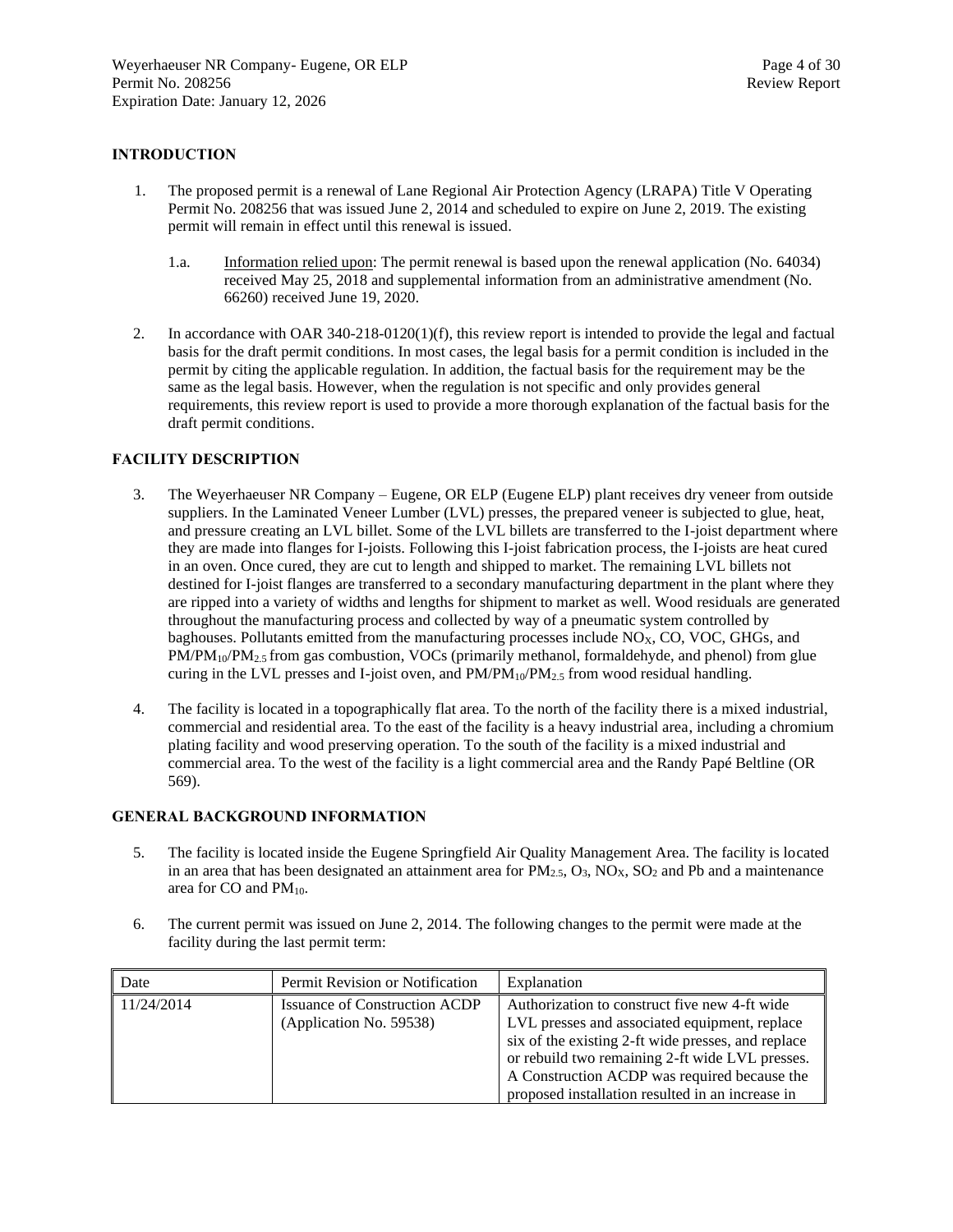| Date       | Permit Revision or Notification                                               | Explanation                                                                                                                                                                                                                      |
|------------|-------------------------------------------------------------------------------|----------------------------------------------------------------------------------------------------------------------------------------------------------------------------------------------------------------------------------|
|            |                                                                               | the VOC PSEL from 55 tons/yr to 67 tons/yr.<br>The increase was not greater than the significant<br>emission rate over the Netting Basis. Changed<br>the facility contact from "Luther (Buck)<br>Thompson" to "Jennifer Barker." |
| 06/01/2015 | Addendum No. 1<br>(Significant Permit Modification,<br>Application No. 60548) | Amendment to incorporate the Construction<br>ACDP issued on November 24, 2014 into the<br>Title V Operating Permit.                                                                                                              |
| 11/24/2015 | Approval to Construct<br>NC-208256-B15 (AQ 104,<br>Application No. 60958)     | Notice of Approval (on AQ 104 form) for an I-<br>joist depth change-over automation project.                                                                                                                                     |
| 06/16/2016 | Off-Permit Notification (MD)<br>902, Application No. 61646)                   | Replacement of the existing Carter Day baghouse<br>#3, BH3, with a new Pop Filter baghouse with<br>the same particulate matter removal efficiency.                                                                               |

# <span id="page-4-0"></span>**EMISSIONS UNIT AND POLLUTION CONTROL DEVICE IDENTIFICATION**

7. The emissions units at this facility are the following:

| <b>Emission Unit Description</b>                                                                                                                                                                                                                                                                                                                                                                                                                                                         | EU ID                | <b>Pollution Control Device</b> | PCD ID                           |
|------------------------------------------------------------------------------------------------------------------------------------------------------------------------------------------------------------------------------------------------------------------------------------------------------------------------------------------------------------------------------------------------------------------------------------------------------------------------------------------|----------------------|---------------------------------|----------------------------------|
| Wood Residual Handling System                                                                                                                                                                                                                                                                                                                                                                                                                                                            | <b>WRH</b>           | Baghouses 1, 2, $& 3$           | $BH-1$ ,<br>$BH-2, \&$<br>$BH-3$ |
| Laminated Veneer Lumber (LVL)<br>Presses 4, 4-18, 4-19, and 4-20                                                                                                                                                                                                                                                                                                                                                                                                                         | Presses              | None                            | <b>NA</b>                        |
| Future Laminated Veneer Lumber (LVL)<br>Presses (Mill press numbers to be assigned<br>after construction)                                                                                                                                                                                                                                                                                                                                                                                | Presses              | None                            | <b>NA</b>                        |
| <b>Press Heaters</b>                                                                                                                                                                                                                                                                                                                                                                                                                                                                     | <b>Press Heaters</b> | None                            | <b>NA</b>                        |
| <b>I-Line Process</b>                                                                                                                                                                                                                                                                                                                                                                                                                                                                    | I-Line               | None                            | NA.                              |
| I-Line Oven                                                                                                                                                                                                                                                                                                                                                                                                                                                                              | I-Oven               | None                            | NA.                              |
| <b>Future Water Shed Overlay</b>                                                                                                                                                                                                                                                                                                                                                                                                                                                         | <b>WSO</b>           | None                            | <b>NA</b>                        |
| Aggregate Insignificant – includes:<br>Carpentry Shop $(PM/PM_{10}/PM_{2.5})$<br>Fire Suppression Abort ( $PM/PM_{10}/PM_{2.5}$ )<br>Misc. Hand Tool Use $(PM/PM_{10}/PM_{2.5})$<br>Press Lube Emissions ( $PM/PM_{10}/PM_{2.5}$ )<br>Sawdust Dumpsters (PM/PM <sub>10</sub> /PM <sub>2.5</sub> )<br>Billet Reclaim Saw ( $PM/PM_{10}/PM_{2.5}$ )<br>Misc. Inks (VOC)<br>Misc. Adhesive Usage (VOC)<br>Misc. Aerosol Paint Cans (VOC)<br>Misc. Thinner (VOC)<br>Misc. Enamel Paint (VOC) | AI                   | None                            | <b>NA</b>                        |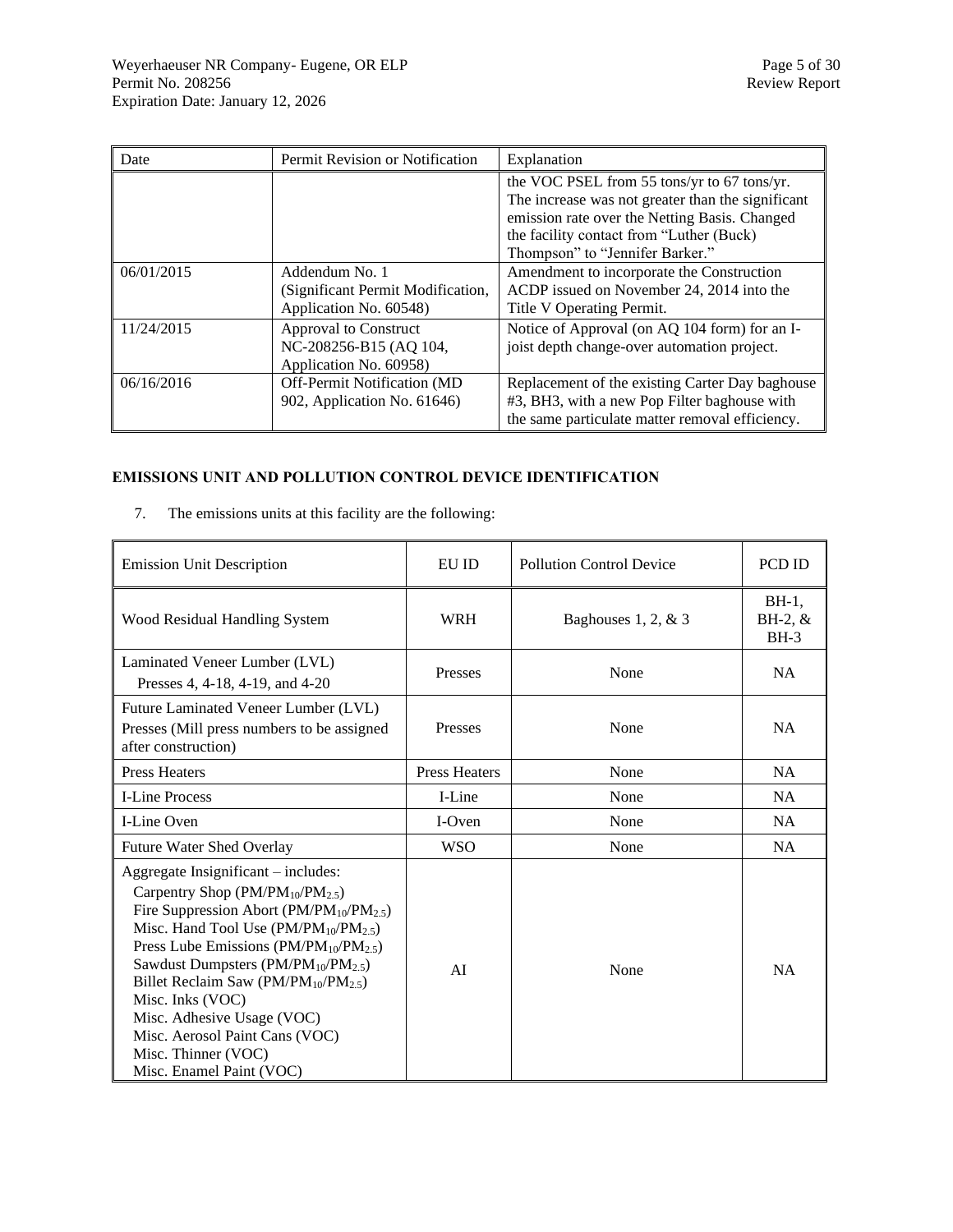- 8. Wood Residual Handling System (WRH): The wood residual handling system consists of several material handling cyclones, each of which vents to one of three (3) baghouses: BH-1, BH-2, and BH-3. BH-1 was manufactured by Western Pneumatics with a 8:1 design air to cloth ratio, 630 bags, sweep arm cleaning mechanism, and was installed in 1990. BH-2 was manufactured by Carothers with a 4.8:1 design air to cloth ratio, 460 bags, sweep arm cleaning mechanism, and was installed in 1979. BH-3 was manufactured by Western Pneumatics Inc. with a 5.75:1 design air to cloth ratio, 512 bags, sweep arm cleaning mechanism, and was installed in 2016. The wood residuals are blown to overhead truck bins which emit fugitive particulate when material is transferred to wood residual trucks.
- 9. Presses 4, 4-18, 4-19, and 4-20 (Presses): Three new, 4-ft wide LVL presses have been installed since starting a press replacement project in the last quarter of 2014. The new presses and their dates of installation are the following: Press 4-18 was installed in 2015, Press 4-19 was installed in 2016, and Press 4-20 was installed in 2017. One of the original presses has remained since the replacement project began. The remaining press is Press 4, which was installed in 2001.
	- 9.a. Future Presses (Press numbers to be assigned after construction): The press replacement project construction began in the last quarter of 2014, with the first LVL press installation beginning in March 2015. Although the original project plan called for the construction/installation of one 4-ft wide LVL press every year and was scheduled for completion in 2019, the current LVL press project plan is to install up to two more presses and is scheduled for completion in 2028. There are two possible installation scenarios for the additional LVL presses. One scenario would be to replace the remaining 2-ft wide LVL press (Press 4) with two, 4-ft wide LVL presses. The other installation scenario would be to install one 4-ft wide LVL press and then rebuild the existing 2-ft wide LVL press (Press 4). Although the total number of presses and their individual widths may vary, the PSELs in the permit are based off 14,927,040 cubic feet of LVL production per year which accounts for this operation variability.
	- 9.b. Removed Presses 1, 2, 3, 5, 7, 8 and 9 (Presses): Press 1 was installed in 2004 and Press 3 was installed in 2000, both of which were removed in March 2020. The following presses, with installation dates, have also been removed as part of the press replacement project: Press 2 installed in 2000, Presses 5 and 8 installed in 2001, and Presses 7 and 9 installed in 1999.
- 10. Future Water Shed Overlay (WSO): The permit allows for the facility to apply a phenolic resin impregnated paper to the top and bottom of billet surfaces of the LVL that will only be used on headers. This paper and its application on the LVL billets is referred to as water shed overlay (WSO). The WSO is applied at the infeed of the LVL press. Heat and pressure from the press causes the paper to adhere to the wood substrate of the LVL billet.
- 11. I-Line: Adhesive is applied to web and flange material to manufacture structural I-joists. The process was installed in 1972 and has a maximum rated design capacity of 328,000 pounds of adhesive used per month.
- 12. Press Heaters: Installed in 2001, the two (2) natural gas-fired process heaters are part of a thermal hot oil system. The name plate on each heater indicates a maximum heat input rate of 9,999,999 Btu/hr, but a specific heat rating provided by the manufacturer (Heatec) in 2013 indicates a specific maximum heat rating of 9.4 MMBtu/hr.
- 13. I-Line Oven (Oven): Natural gas burners heat the Oven chamber to cure the adhesive in newly manufactured I-joists. The original Oven was installed in 1973 but later replaced in 1981 by a new Oven. The current Oven has two Maxon natural gas burners each with a rated design capacity of 3.8 MMBtu/Hour that both directly fire the Oven. The Oven, including both its burners, is a PCWP MACT affected source.
- 14. Aggregate Insignificant (EU-AI): Aggregate Insignificant include activities described below (see Ite[m 15](#page-6-1) for the estimated emissions associated with each activity):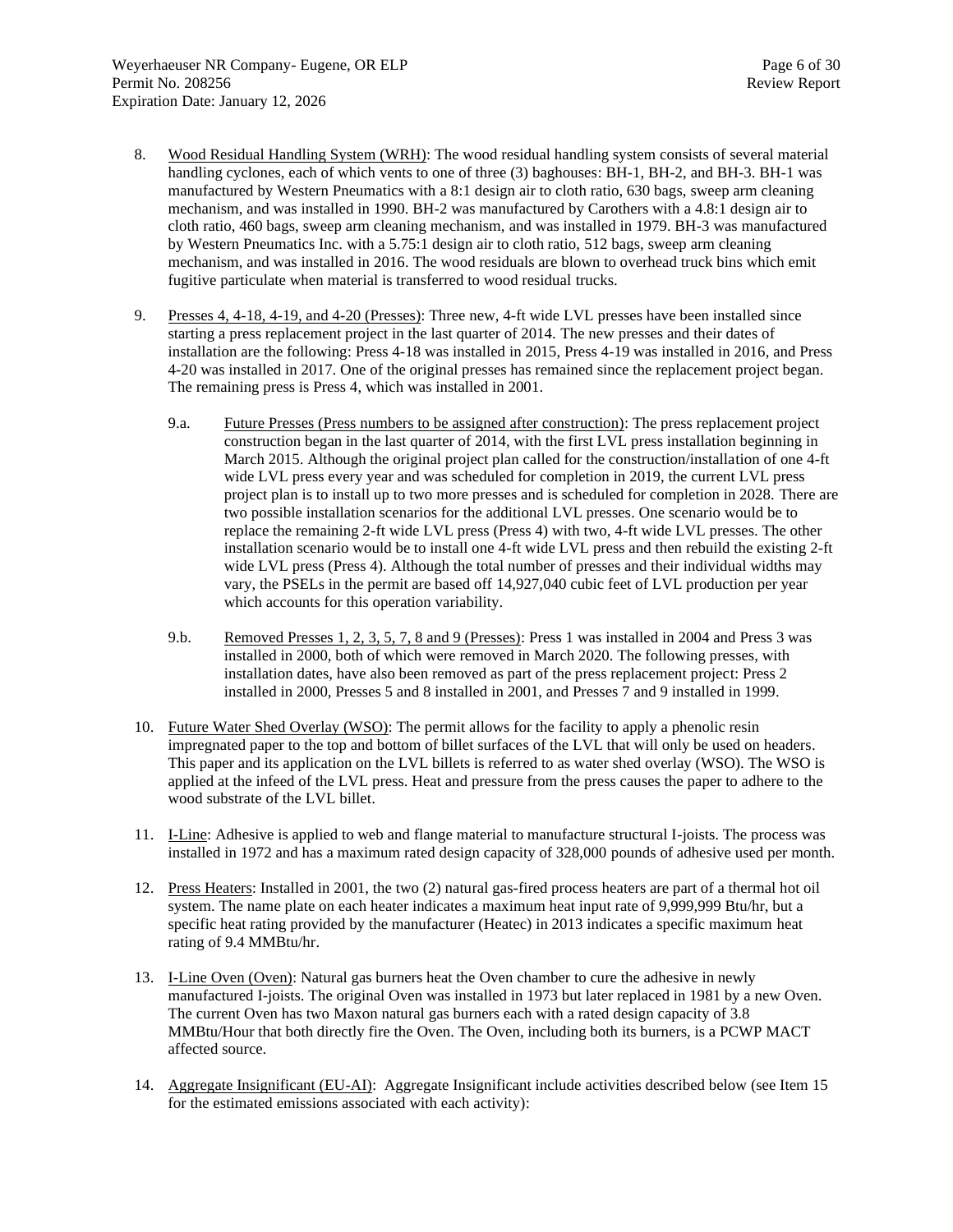Weyerhaeuser NR Company- Eugene, OR ELP Page 7 of 30 Permit No. 208256 Review Report Expiration Date: January 12, 2026

Carpentry Shop  $(PM/PM_{10}/PM_{2.5})$ Fire Suppression Abort (PM/PM<sub>10</sub>/PM<sub>2.5</sub>) Misc. Hand Tool Use  $(PM/PM_{10}/PM_{2.5})$ Press Lube Emissions (PM/PM<sub>10</sub>/PM<sub>2.5</sub>) Sawdust Dumpsters ( $PM/PM_{10}/PM_{2.5}$ ) Billet Reclaim Saw (PM/PM<sub>10</sub>/PM<sub>2.5</sub>) Misc. Adhesive Usage (VOC) Misc. Aerosol Paint Cans (VOC) Misc. Thinner (VOC) Misc. Enamel Paint (VOC) Misc. Inks (VOC)

#### <span id="page-6-0"></span>**AGGREGATE INSIGNIFICANT ACTIVITIES**

<span id="page-6-1"></span>15. Aggregate insignificant emissions from activities identified by the permittee are detailed in the following table:

| <b>Emissions Source</b>       | Pollutants (lbs/yr) |           |                   |            |  |  |
|-------------------------------|---------------------|-----------|-------------------|------------|--|--|
|                               | <b>PM</b>           | $PM_{10}$ | PM <sub>2.5</sub> | <b>VOC</b> |  |  |
| Misc. Adhesive Usage          | <b>NA</b>           | NA        | NA.               | 0.056      |  |  |
| Misc. Aerosol Paint Cans      | <b>NA</b>           | NA        | NA.               | 272        |  |  |
| Misc. Thinner                 | <b>NA</b>           | NA        | NA.               | 50         |  |  |
| Misc. Enamel Paint            | <b>NA</b>           | NA        | <b>NA</b>         | 0.036      |  |  |
| Misc. Inks                    | <b>NA</b>           | NA        | NA                | 100        |  |  |
| <b>Carpentry Shop</b>         | 50                  | 50        | 50                | NA.        |  |  |
| Press Lube                    | 450                 | 450       | 450               | <b>NA</b>  |  |  |
| Miscellaneous Hand Tool Use   | 50                  | 50        | 50                | <b>NA</b>  |  |  |
| Fire Suppression Abort System | 365                 | 183       | 183               | <b>NA</b>  |  |  |
| <b>Sawdust Dumpsters</b>      | 25                  | 25        | 25                | <b>NA</b>  |  |  |
| <b>Billet Reclaim Saw</b>     | 50                  | 50        | 50                | <b>NA</b>  |  |  |
| <b>Totals</b>                 | 990                 | 808       | 808               | 422        |  |  |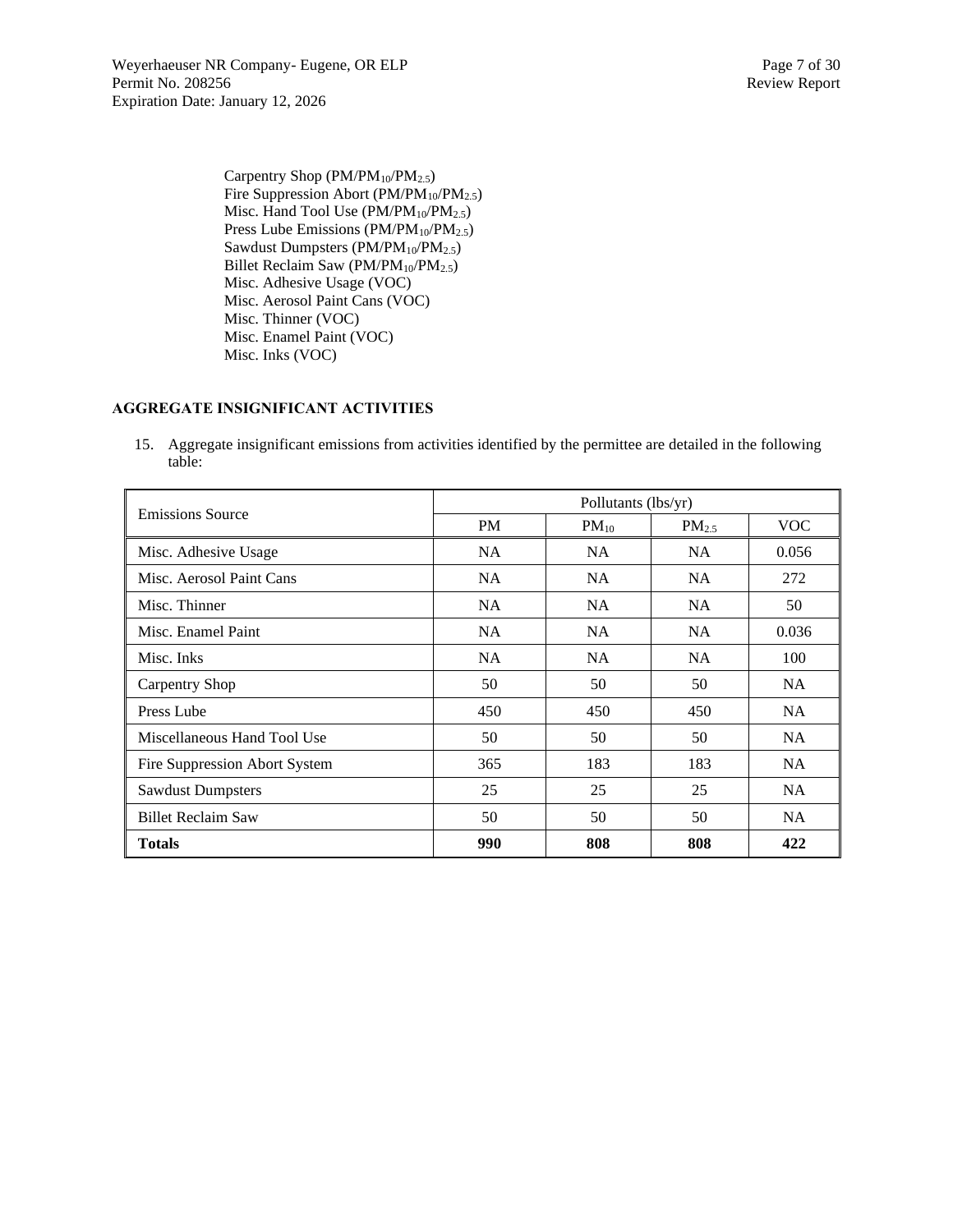16. The following is a list of condition-by-condition changes between the previous permit and the proposed permit:

| New Permit<br>Condition  | Old Permit<br>Condition  | Description of change                                                                                                                                              | Reason for change                                                                                                                 |
|--------------------------|--------------------------|--------------------------------------------------------------------------------------------------------------------------------------------------------------------|-----------------------------------------------------------------------------------------------------------------------------------|
| Number                   | Number                   |                                                                                                                                                                    |                                                                                                                                   |
| Most                     | Most                     | Updated and corrected rule references;<br>Replaced "shall" with "must" in most<br>permit conditions                                                                | LRAPA rule changes, typos, etc.                                                                                                   |
| Cover page               | Cover page               | Updated "Information Relied Upon";<br>Updated Mill Manager phone number;<br>Removed name of Facility Contact<br>Person retaining only the title of the<br>position | New application for renewal No.<br>64034; Updated information<br>received; Administrative<br>amendment application No. 66260      |
| List of<br>Abbreviations | List of<br>Abbreviations | Revised definition of Modified EPA<br>Method 9; Incorporated day, week,<br>month and year definitions into list;<br>revised capitalization                         | Clarity and consistency                                                                                                           |
| $\mathbf{1}$             | $\mathbf{1}$             | None                                                                                                                                                               | None                                                                                                                              |
| 2                        | $\overline{c}$           | Updated condition numbers that are<br>LRAPA only and/or DEQ only<br>enforceable                                                                                    | Rules and conditions have changed                                                                                                 |
| 3                        | 3                        | Updated identification numbers for<br><b>Existing Presses; Updated Future Press</b><br>identification numbers as "TBD";<br>Updated rule citations                  | Facility provided updated<br>information in renewal application<br>for completed and future presses;<br>2018 LRAPA rule revisions |
| Facility-Wide<br>Table   | Facility-Wide<br>Table   | Updated rule citations; Deleted<br>"Averaging Time" and "Testing<br>Condition" columns to match permit<br>template                                                 | 2018 LRAPA rule revisions;<br>Clarity and consistency                                                                             |
| 4                        | $\overline{4}$           | Updated rule citation; Added paved<br>road airborne particulate matter<br>precautions                                                                              | 2018 LRAPA rule revisions                                                                                                         |
| 5                        | 5                        | Updated fugitive emission definition;<br>Added LRAPA rule citation                                                                                                 | 2018 LRAPA rule revisions                                                                                                         |
| 6                        | 5.c.                     | Extracted recordkeeping requirement<br>from list in Condition 5 to isolate as<br>separate condition to match permit<br>template                                    | Clarity and consistency                                                                                                           |
| 7                        | 6                        | Updated rule citation                                                                                                                                              | 2018 LRAPA rule revisions                                                                                                         |
| 8                        | $\overline{a}$           | Added a monitoring requirement for<br>Condition 7 involving an updated<br>nuisance complaint log and<br>investigation guidelines                                   | Clarity and consistency                                                                                                           |
| 9                        | 7                        | Updated particulate fallout language                                                                                                                               | 2018 LRAPA rule revisions                                                                                                         |
| 10                       | $\overline{a}$           | Added monitoring requirement for<br>Condition 9 that uses the weekly plant<br>survey observations of Condition 5 to<br>establish compliance                        | Clarity and consistency                                                                                                           |
| 11                       |                          | Added applicable requirement to<br>prevent damage or injury to persons or<br>property                                                                              | Title V permit includes all<br>applicable requirements                                                                            |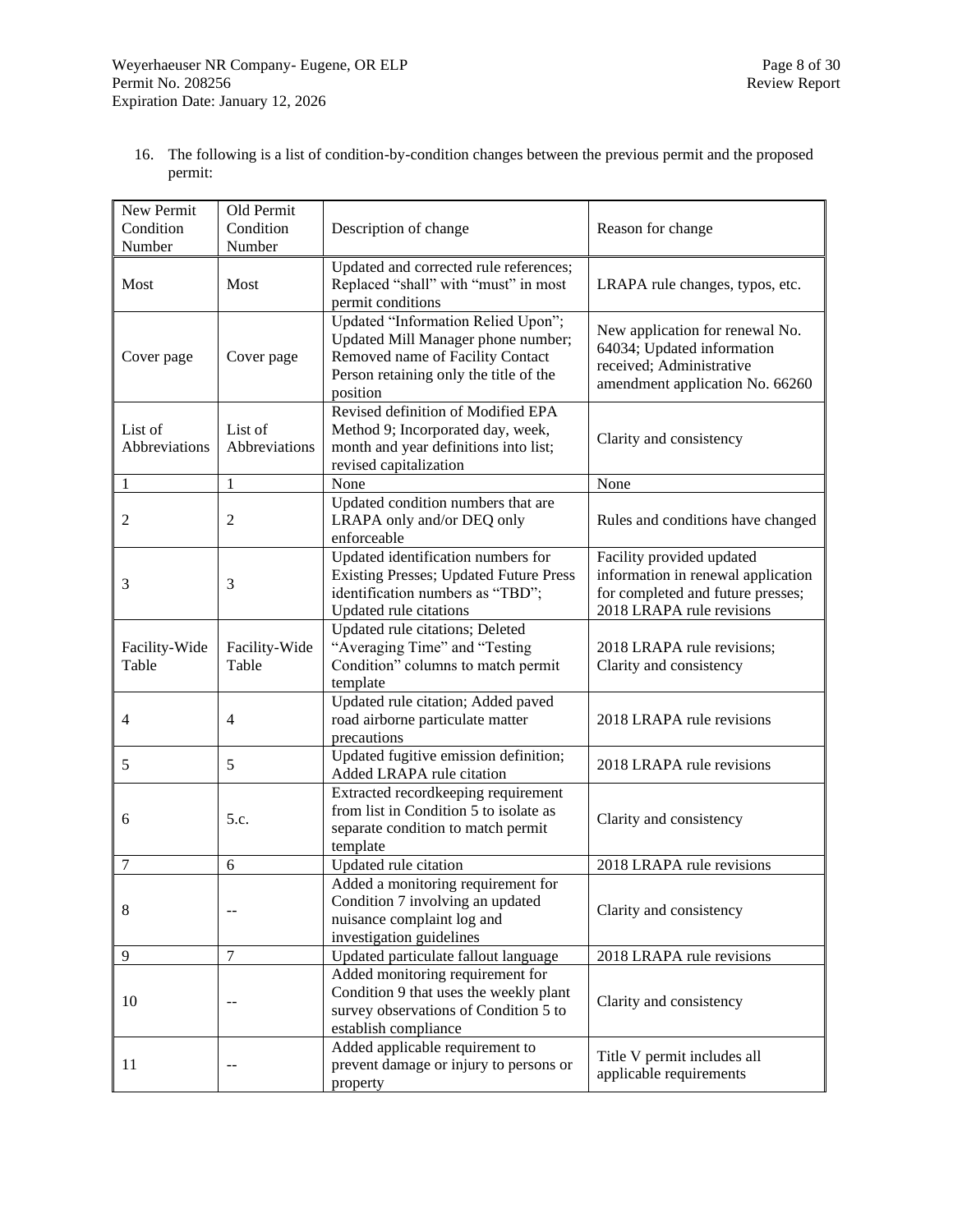| New Permit    | Old Permit    |                                          |                                    |
|---------------|---------------|------------------------------------------|------------------------------------|
| Condition     | Condition     | Description of change                    | Reason for change                  |
| Number        | Number        |                                          |                                    |
| 12            | $-$           | Added applicable requirement to          | Title V permit includes all        |
|               |               | prevent means of emissions masking       | applicable requirements            |
|               |               | Separated the monitoring and             | Clarity and consistency; Lacking   |
| 13            | 8             | recordkeeping requirements; Included     | citation                           |
|               |               | rule citations                           |                                    |
|               |               | Added applicable requirement to          |                                    |
| 14            | $-$           | implement emergency actions in the       | Title V permit includes all        |
|               |               | event of an air pollution alert, warning | applicable requirements            |
|               |               | or emergency.                            |                                    |
|               |               | Added monitoring requirement for         |                                    |
| 15            | $-$           | Condition 14 utilizing a log of          | Clarity and consistency            |
|               |               | emissions reductions actions             |                                    |
|               |               | Included on-specification used oil in    |                                    |
|               |               | Condition 16.a. to match the language    |                                    |
| 16            | 9             | in LRAPA 32-065; Removed fuel oil        | Clarity and consistency            |
|               |               | specification in Condition 16.a. and     |                                    |
|               |               | isolated it in Condition 16.b.           |                                    |
| 17            | 10            | Minor language changes                   | Clarity and consistency            |
| 18            | 11            | None                                     | None                               |
|               |               | Updated non-HAP coating definition;      | PCWP NESHAP 2020 update;           |
| 19            | 12            | Included rule citation for Condition     | Lacking citation                   |
|               |               | 19.a.                                    |                                    |
| 20            | 13            | None                                     | None                               |
|               |               | Removed "initial statement shall be      |                                    |
| 21            | 14            | submitted no later than October 30,      | Date has passed and the initial    |
|               |               | 2007" language; Added date of when       | signed statement was received      |
|               |               | initial notification was received        |                                    |
| 22            | 15            | None                                     | None                               |
| <b>EU WRH</b> | <b>EU WRH</b> | Updated rule citations; Updated grain    | 2018 LRAPA rule revisions;         |
| Emissions     | Emissions     | loading standard; Updated Process        | Material throughput updated in     |
| Limit Table   | Limit Table   | Weight Limit                             | permit renewal application         |
|               |               | Updated rule citation; Removed           | 2018 LRAPA rule revisions;         |
| 23            | 16            | "excluding uncombined water"             | Updated rule language              |
|               |               | language                                 |                                    |
|               | 17            | Deleted language regarding no testing    | Condition deemed as                |
|               |               | requirements                             | informational only                 |
|               |               | Included rule citation; Removed          | Lacking citation; Consistency with |
| 24            | 18            | "excluding condensed water vapor";       | LRAPA rule updates; Clarity        |
|               |               | Minor language changes                   |                                    |
| 25            | 19            | Included rule citation                   | Lacking citation                   |
|               |               | Updated rule citation; Added             |                                    |
| 26            | 20            | significant digit to the grain loading   | 2018 LRAPA rule revisions          |
|               |               | standard which now reads "0.10           |                                    |
|               |               | gr/dscf"                                 |                                    |
|               |               | Replaced "Magnehelics" with              |                                    |
|               |               | "differential pressure gauge" for        |                                    |
| 27            | 21            | breadth; included pressure drop ranges   | Clarity and consistency            |
|               |               | for each baghouse in EU WRH; minor       |                                    |
|               |               | language changes                         |                                    |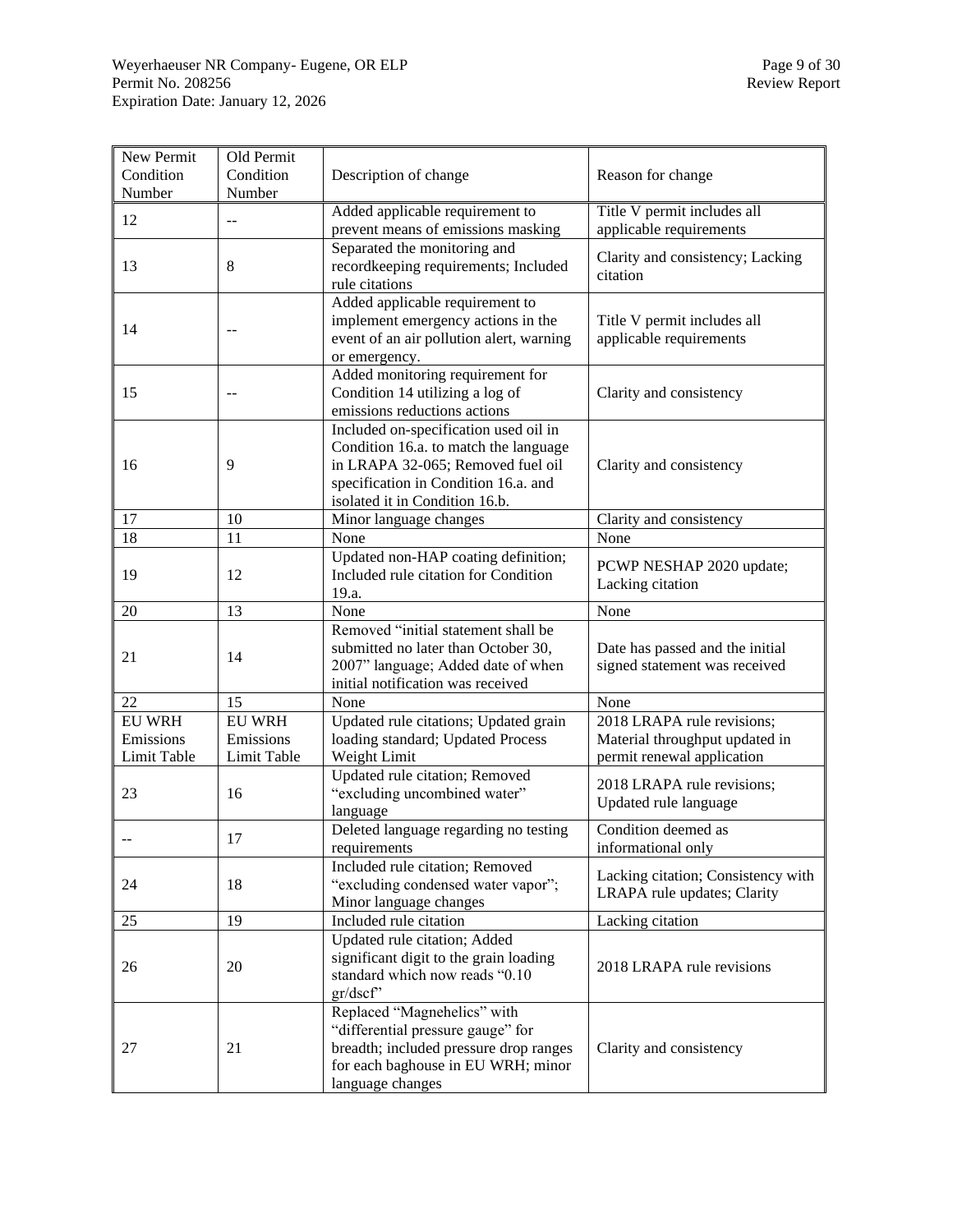| New Permit<br>Condition<br>Number              | Old Permit<br>Condition<br>Number              | Description of change                                                                                                                                                                                                                                          | Reason for change                                                                                                                                          |
|------------------------------------------------|------------------------------------------------|----------------------------------------------------------------------------------------------------------------------------------------------------------------------------------------------------------------------------------------------------------------|------------------------------------------------------------------------------------------------------------------------------------------------------------|
| 28                                             | 22                                             | Revised the particulate matter emission<br>rate from 5.61 lb/hr to 7.00 lb/hr                                                                                                                                                                                  | Process equipment material<br>throughput increased from 3600<br>lb/hr to 5454 lb/hr through each<br>baghouse as provided in the<br>application for renewal |
| 29                                             | 23                                             | Updated rule citation; Removed<br>"excluding uncombined water"<br>language                                                                                                                                                                                     | 2018 LRAPA rule revisions;<br>Updated rule language                                                                                                        |
| 30                                             | 24                                             | Removed "excluding condensed water<br>vapor"; Minor language changes                                                                                                                                                                                           | Consistency with LRAPA rule<br>updates; Clarity                                                                                                            |
| 31                                             | 26                                             | Updated rule citation; Removed<br>"excluding uncombined water"<br>language                                                                                                                                                                                     | 2018 LRAPA rule revisions;<br>Updated rule language                                                                                                        |
|                                                | 27                                             | Deleted language regarding no testing<br>requirements                                                                                                                                                                                                          | Condition deemed as<br>informational only                                                                                                                  |
| 32                                             | 28                                             | Included rule citation; Removed<br>"excluding condensed water vapor";<br>Minor language changes                                                                                                                                                                | Lacking citation; Consistency with<br>LRAPA rule updates; Clarity                                                                                          |
| 33                                             | 29                                             | NEHSAP DDDDD: Updated all<br>conditions for which the requirement<br>has already been met and included date<br>of compliance; Removed language<br>about electricity production as it is not<br>applicable to the facility; Updated<br>CEDRI reporting language | Initial compliance notification<br>dates have passed, and<br>requirements have been met;<br>Clarity and consistency                                        |
| 34                                             | 30                                             | Updated rule citations; Added<br>significant digit to the grain loading<br>standard which now reads "0.10<br>gr/dscf'                                                                                                                                          | 2018 LRAPA rule revisions                                                                                                                                  |
| 35                                             | 31                                             | None                                                                                                                                                                                                                                                           | None                                                                                                                                                       |
| <b>Annual PSEL</b><br>Table                    | <b>Annual PSEL</b><br>Table                    | Revised VOC PSEL from 67 tons/year<br>to 66 tons/year due to updated VOC<br>emission factors of I-Oven and Press<br>Heaters                                                                                                                                    | Utilizing current factors in DEQ<br>AQ-EF05 for natural gas<br>combustion                                                                                  |
| 36                                             | 32                                             | Revised language to include the<br>expiration of the ERCs, inclusion into<br>Unassigned Emissions and restriction<br>to internal use; Included rule citation                                                                                                   | ERCs expired April 2, 2016;<br>Lacking rule citation                                                                                                       |
| 37                                             | 33                                             | Updated equation to include<br>summation operator limits; Included<br>definition of summation operator limits                                                                                                                                                  | Clarity and consistency                                                                                                                                    |
| <b>PSEL</b><br>Emission<br><b>Factor Table</b> | <b>PSEL</b><br>Emission<br><b>Factor Table</b> | Updated PM/PM <sub>10</sub> /PM <sub>2.5</sub> , SO <sub>2</sub> and<br>VOC emission factors of I-Oven and<br><b>Press Heaters</b>                                                                                                                             | Reflect current factors in DEQ<br>AQ-EF05                                                                                                                  |
| 38                                             | 34                                             | None                                                                                                                                                                                                                                                           | None                                                                                                                                                       |
| 39                                             | 35                                             | None                                                                                                                                                                                                                                                           | None                                                                                                                                                       |
| 40                                             | 36                                             | Updated rule citation; Changed test<br>plan submittal timeline to 30 days prior<br>to testing                                                                                                                                                                  | Clarity and consistency; Matching<br>language in DEQ Source Sampling<br>Manual                                                                             |
| 41                                             | 37                                             | None                                                                                                                                                                                                                                                           | None                                                                                                                                                       |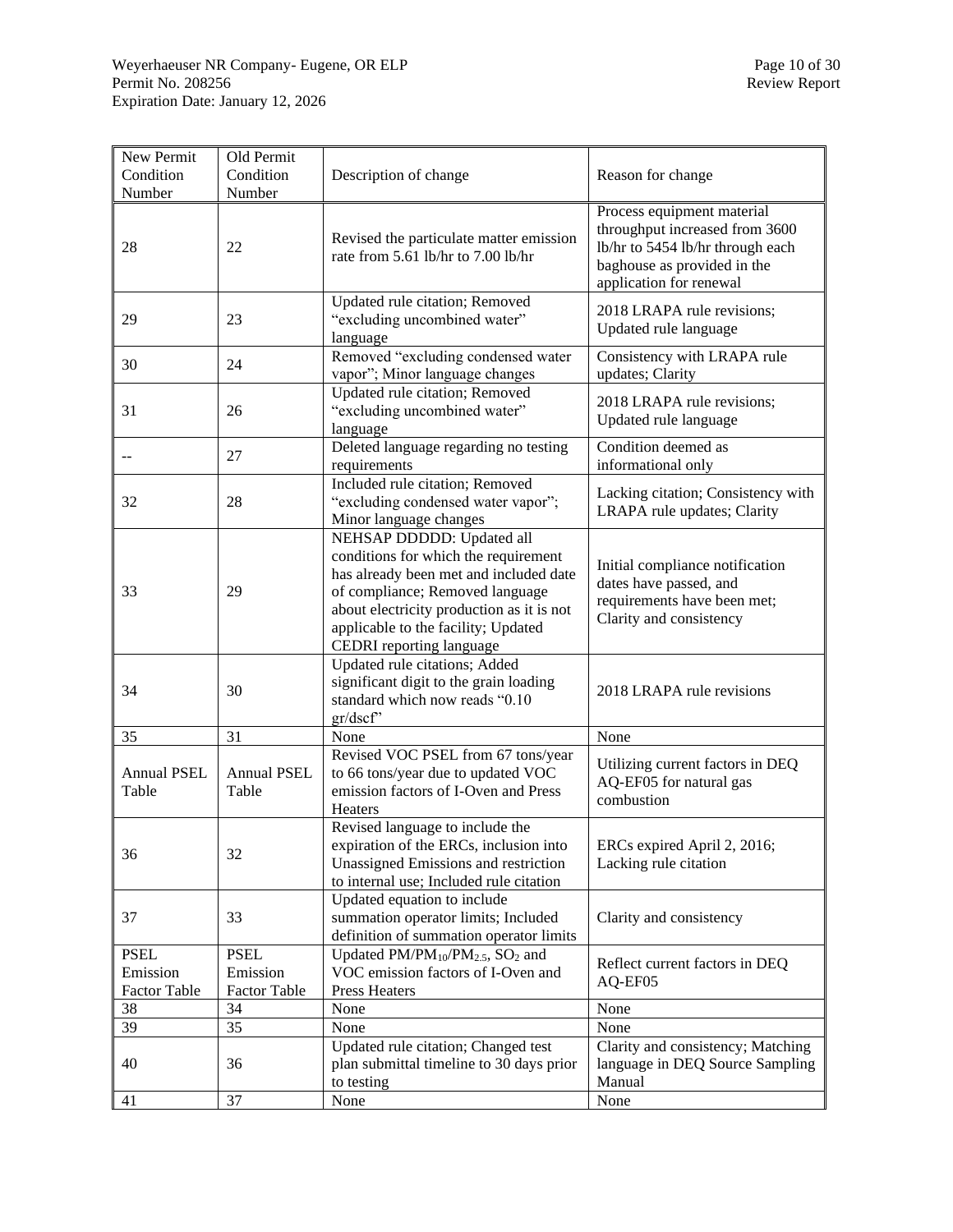| New Permit                           | Old Permit                          |                                                                                                                                                                                            |                                                                             |
|--------------------------------------|-------------------------------------|--------------------------------------------------------------------------------------------------------------------------------------------------------------------------------------------|-----------------------------------------------------------------------------|
| Condition                            | Condition                           | Description of change                                                                                                                                                                      | Reason for change                                                           |
| Number                               | Number                              |                                                                                                                                                                                            |                                                                             |
| 42                                   | 38                                  | None                                                                                                                                                                                       | None                                                                        |
| 43                                   | 39                                  | None                                                                                                                                                                                       | None                                                                        |
| 44                                   | 40                                  | Minor language changes                                                                                                                                                                     | Clarity and consistency                                                     |
| 45                                   | 41                                  | Included citation; Minor language<br>changes                                                                                                                                               | Lacking citation; Clarity and<br>consistency                                |
| 46                                   | 42                                  | Minor language changes                                                                                                                                                                     | Clarity and consistency                                                     |
| 47                                   | 43                                  | Minor language changes                                                                                                                                                                     | Clarity and consistency                                                     |
| 48                                   | 44                                  | Updated rule citation                                                                                                                                                                      | Clarity and consistency                                                     |
| 49                                   | 45                                  | Expanding condition language into<br>multiple sub-conditions; Included<br>current number for OERS; Language<br>removed regarding relaxed timeline for<br>reporting; Minor language changes | Clarity and consistency                                                     |
| 50                                   | 46                                  | Minor language changes                                                                                                                                                                     | Clarity and consistency                                                     |
| 51                                   | 47                                  | None                                                                                                                                                                                       | None                                                                        |
| 52                                   | 48                                  | <b>Updated EPA mailing address</b>                                                                                                                                                         | Address was updated by EPA                                                  |
| 53                                   | 49                                  | Minor language changes                                                                                                                                                                     | Clarity and consistency                                                     |
| 54                                   | 50                                  | Updated LRAPA title reference; Minor<br>language changes                                                                                                                                   | Clarity and consistency                                                     |
|                                      | 51                                  | Deleted language requiring reporting of<br>GHG emissions only after meeting<br>reporting thresholds                                                                                        | Thresholds have been met;<br>Reporting detailed under<br>Condition 53.b.vii |
| 55                                   | 52                                  | None                                                                                                                                                                                       | None                                                                        |
| General<br>Conditions<br>G1. - G 28. | General<br>Conditions<br>G1. - G28. | Revised based upon permit template<br>and rule changes                                                                                                                                     | Consistency with rules and permit<br>template                               |

- 17. Categorically Insignificant Activities: The facility has the following categorically insignificant activities**:**
	- Evaporative and tail pipe emissions from on-site motor vehicle operation
	- Distillate oil, kerosene, and gasoline, natural gas or propane burning equipment, provided the aggregate expected actual emissions of the equipment identified as categorically insignificant do not exceed the de minimis level for any regulated pollutant, based on the expected maximum annual operation of the equipment. If a source's expected emissions from all such equipment exceed the de minimis levels, then the source may identify a subgroup of such equipment as categorically insignificant with the remainder not categorically insignificant. The following equipment may never be included as categorically insignificant:
		- Any individual distillate oil, kerosene or gasoline burning equipment with a rating greater than 0.4 million Btu/hour;
		- Any individual natural gas or propane burning equipment with a rating greater than 2.0 million Btu/hr;
	- Distillate oil, kerosene, gasoline, natural gas or propane burning equipment brought on site for six months or less for maintenance, construction or similar purposes, such as but not limited to generators, pumps, hot water pressure washers and space heaters, provided that any such equipment that performs the same function as the permanent equipment, must be operated within the source's existing PSEL
	- Office activities
	- Janitorial activities
	- Groundskeeping activities including, but not limited to building painting and road and parking lot maintenance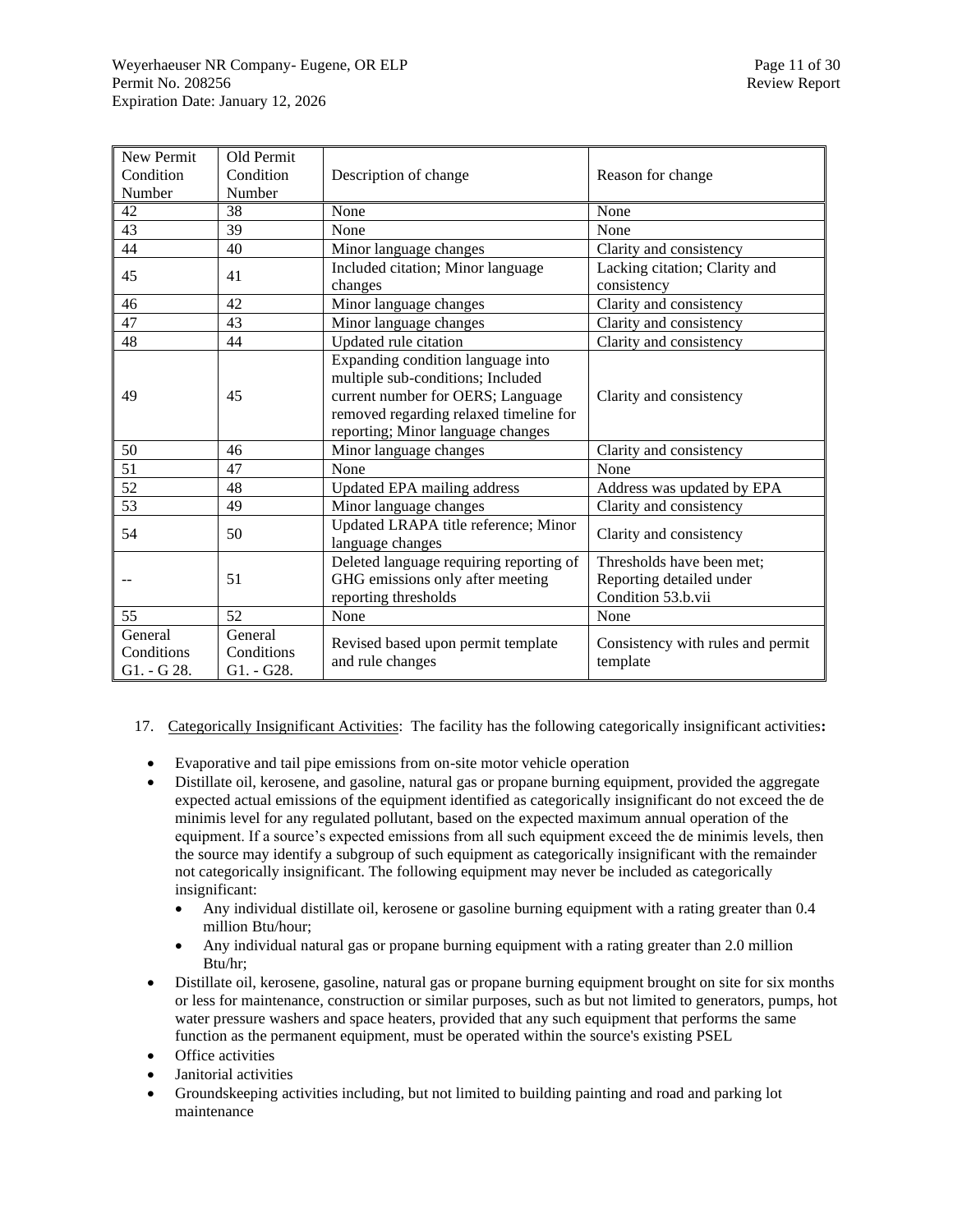- Maintenance and repair shop
- Automotive repair shops or storage garages
- Air cooling or ventilating equipment not designed to remove air contaminants generated by or released from associated equipment
- Refrigeration systems with less than 50 pounds of charge of ozone depleting substances regulated under Title VI, including pressure tanks used in refrigeration systems but excluding any combustion equipment associated with such systems.
- Temporary construction activities
- Warehouse activities
- Accidental fires
- Air vents from air compressors
- Electrical charging station
- Fire Brigade Training
- Fire suppression
- Routine maintenance, repair, and replacement such as anticipated activities most often associated with and performed during regularly scheduled equipment outages to maintain a plant and its equipment in good operating condition, including but not limited to steam cleaning, abrasive use, and woodworking
- Electric motors
- Storage tanks, reservoirs, transfer and lubricating equipment used for ASTM grade distillate or residual fuels, lubricants, and hydraulic fluids
- On-site storage tanks not subject to any New Source Performance Standards (NSPS), including underground storage tanks (UST), storing gasoline or diesel used exclusively for fueling of the facility's fleet of vehicles
- Natural gas, propane, and liquefied petroleum gas (LPG) storage tanks and transfer equipment
- Pressurized tanks containing gaseous compounds
- Vacuum sheet stacker vents
- Emissions from wastewater discharges to publicly owned treatment works (POTW) provided the source is authorized to discharge to the POTW, not including on-site wastewater treatment and/or holding facilities
- Fire suppression and training
- Paved roads and paved parking lots within an urban growth boundary
- Hazardous air pollutant emissions of fugitive dust from paved and unpaved roads, except for those sources that have processes or activities that contribute to the deposition and entrainment of hazardous air pollutants from surface soils
- Health, safety, and emergency response activities
- Oil/water separators in effluent treatment systems
- Combustion source flame safety purging on startup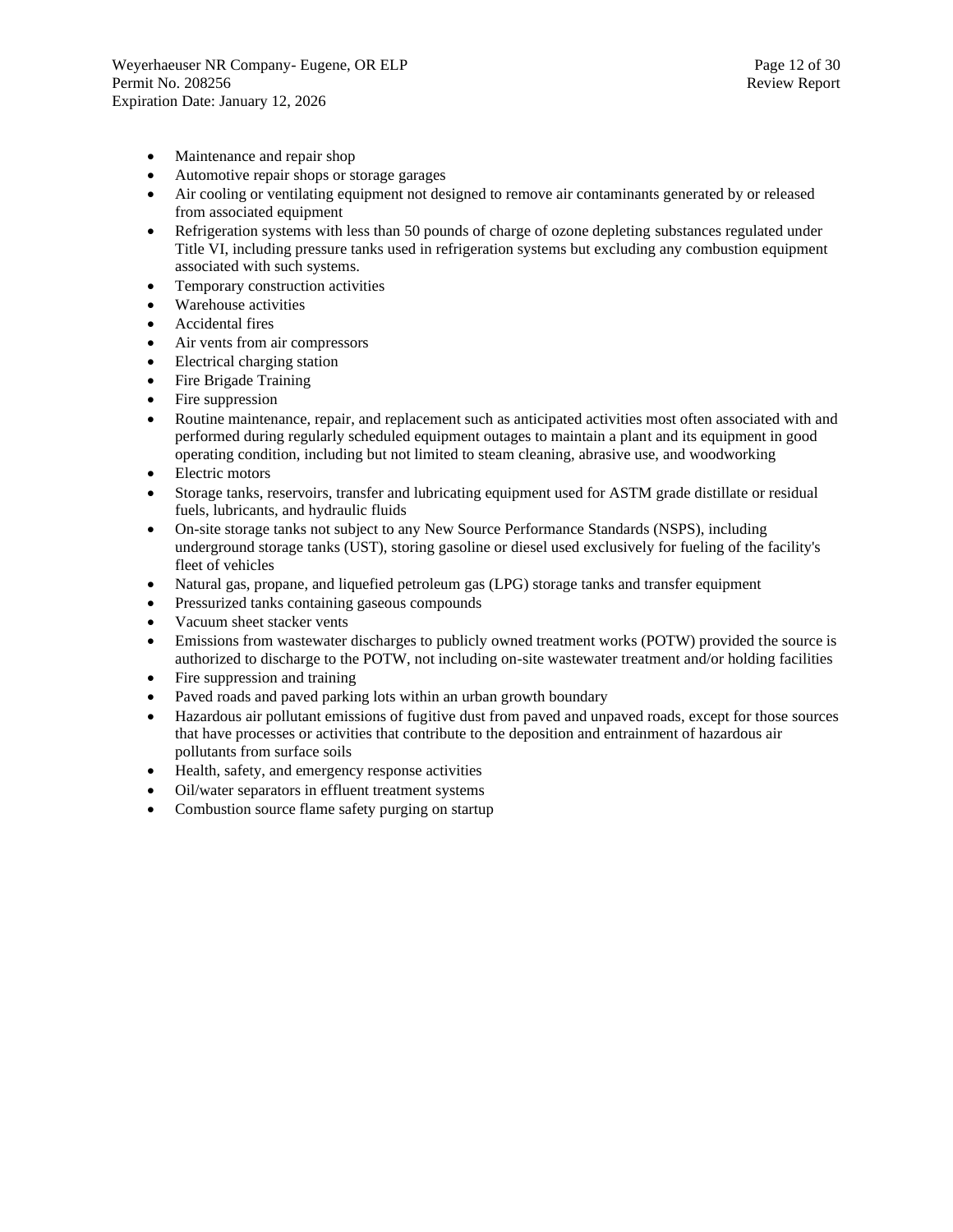#### <span id="page-12-0"></span>**EMISSION LIMITS AND STANDARDS, TESTING, MONITORING, AND RECORDKEEPING**

- 18. The following sections describe each applicable requirement and monitoring requirement in the permit, with the intent of the condition and a brief discussion of any unique features of the requirement.
	- 18.a. Conditions 1 and 2 are general statements required in and common to all Title V permits issued by LRAPA.
	- 18.b. Condition 3 provides a list of equipment and identification of pollution control devices for the facility.
	- 18.c. Condition 4 is a facility-wide fugitive dust control requirement that allows the permittee to deal with potential fugitive dust problems before they become standard violations. The reasonable precautions can be required without the need to show a violation of 20% opacity for sources where reading opacity is difficult (e.g., dust from traffic on roads).
	- 18.d. Condition 5 is a visible emissions monitoring requirement for demonstrating compliance with the facility-wide fugitive requirements of Condition 4.
	- 18.e. Condition 6 includes the recordkeeping requirements of the VE surveys in Condition 5.
	- 18.f. Condition 7 is a facility-wide condition that prohibits the facility from causing a nuisance and establishes timely response to any complaints that the facility operation may generate.
	- 18.g. Condition 8 is a monitoring requirement for maintaining a log to document complaints received and the facility's responses to complaints to ensure compliance with Condition 7.
	- 18.h. Condition 9 implements the long-standing particulate matter fallout provisions in LRAPA rules.
	- 18.i. Condition 10 is a monitoring and recordkeeping requirement that monitors compliance with Condition 9 by performing periodic visible emission surveys required in Condition 5.
	- 18.j. Condition 11 implements the LRAPA prohibition of discharging emissions that could cause injury or damage to persons or property.
	- 18.k. Condition 12 implements the long-standing LRAPA prohibition of concealment or masking of emissions to avoid otherwise applicable requirements.
	- 18.l. Condition 13 is a monitoring requirement for demonstrating compliance with Conditions 11 and 12 by semi-annual and annual compliance certifications.
	- 18.m. Condition 14 implements emergency actions required of the facility in the event that air quality becomes so unhealthy that facility curtailments are necessary.
	- 18.n. Condition 15 is a monitoring requirement for maintaining a log of air pollution episodes and emission reduction actions taken by the facility's responses to ensure compliance with Condition 14.
	- 18.o. Condition 16 is a fuel requirement detailing the types of fuels that can be utilized at the facility and the sulfur content limits when using fuel oil.
	- 18.p. Condition 17 is a monitoring requirement for obtaining certifications or SDS to verify the sulfur content of each shipment of fuel oil meets the standards in Condition 16.
	- 18.q. Condition 18 is a standard requirement for Title V facilities stating the permittee's responsibility for the 40 CFR 68 accidental release provisions should the facility trigger these requirements.
	- 18.r. Conditions 19 through 22 are the PCWP MACT (40 CFR 63 Subpart DDDD) requirements that apply to the facility's Group 1 Miscellaneous Coating Operations.
	- 18.s. Condition 23 is the opacity requirement for the baghouses (BH-1, BH-2, BH-3) in EU-WRH.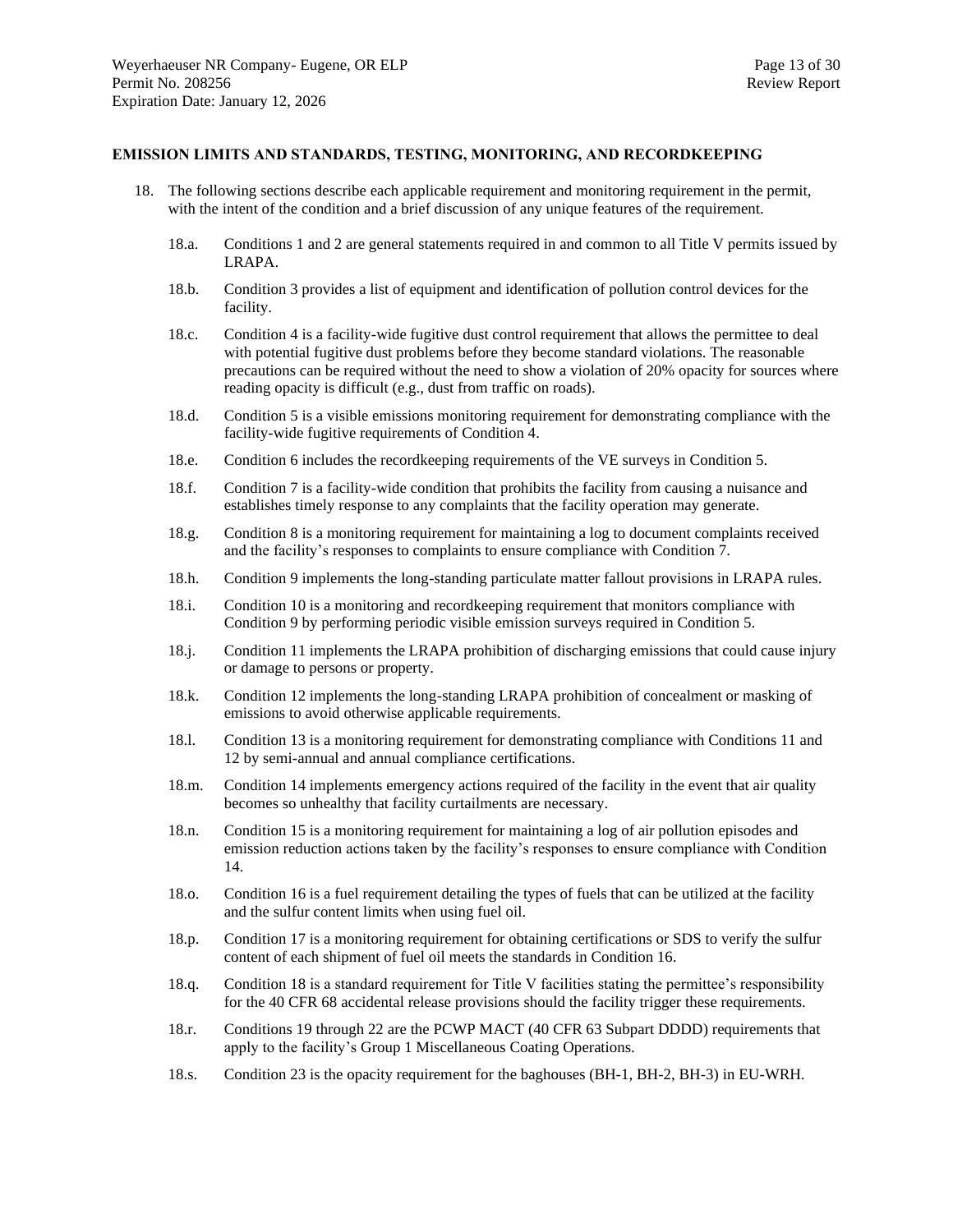- 18.t. Condition 24 contains visible emissions monitoring requirements to establish compliance with Condition 23.
- 18.u. Condition 25 are the recordkeeping requirements to maintain the records of visual emissions inspections established in Condition 24.
- 18.v. Condition 26 is the grain loading limit for EU-WRH. Condition 27 establishes a CAM parameter range (baghouse pressure drop) that then may be used to determine on-going compliance with particulate matter standards.
- 18.w. Condition 28 contains the particulate matter process weight limit of LRAPA Title 32 that applies to process equipment like the baghouses (BH-1, BH-2, BH-3) in EU-WRH that are used for material handling.
- 18.x. Condition 29 is the opacity requirement for EU-Presses.
- 18.y. Condition 30 contains visible emissions monitoring requirements to establish compliance with Condition 29.
- 18.z. Condition 31 is the opacity requirement for EU-Press Heaters.
- 18.aa. Condition 32 contains visible emissions monitoring requirements to establish compliance with Condition 31.
- 18.bb. Condition 33 contains the process heater NESHAP requirements (40 CFR Subpart DDDDD).
- 18.cc. Condition 34 contains the particulate matter grain loading and opacity limitations that apply to Insignificant Emission Units (IEUs).
- 18.dd. Condition 35 specifies that no testing is required for IEUs but, if tested, requires testing be completed in accordance with standard testing requirements.
- 18.ee. Condition 36 lists the annual (12 consecutive calendar month period) Plant Site Emission Limits (PSELs), Unassigned Emissions and Emission Reduction Credits (ECRs) for the facility.
- 18.ff. Condition 37 contains the monitoring requirements needed to demonstrate compliance with the PSELs in Condition 36.
- 18.gg. Condition 37.a contains the monitoring and recordkeeping requirements for all facility process parameters needed to demonstrate compliance with the PSELs in Condition 36.
- 18.hh. Condition 37.b is the equation used to estimate emissions for PSELs using the production data monitored in Condition 37.a and the emission factors in Condition 37.c.
- 18.ii. Condition 38 is a table of emission factors for use in calculating facility emissions. The factors are to be used in determining PSELs for all operating scenarios. Requirements for emission factor verification testing are also identified.
- 18.jj. Condition 39 specifies that emission fees will be based in the PSELs unless the permittee elects to report on actual emissions for permitted processes/pollutants.
- 18.kk. Condition 40 contains the general testing requirements for source tests at the facility
- 18.ll. Conditions 41 through 43 contain the general monitoring requirements for the facility.
- 18.mm. Conditions 44 through 48 contain the general recordkeeping requirements for the facility.
- 18.nn. Conditions 49 through 52 contain the general reporting requirements for the facility.
- 18.oo. Conditions 53 through 55 contain the specific annual and semi-annual reporting requirements for the facility.
- 18.pp. Condition 56 specifies the non-applicable requirements that could reasonably be considered to apply to the facility.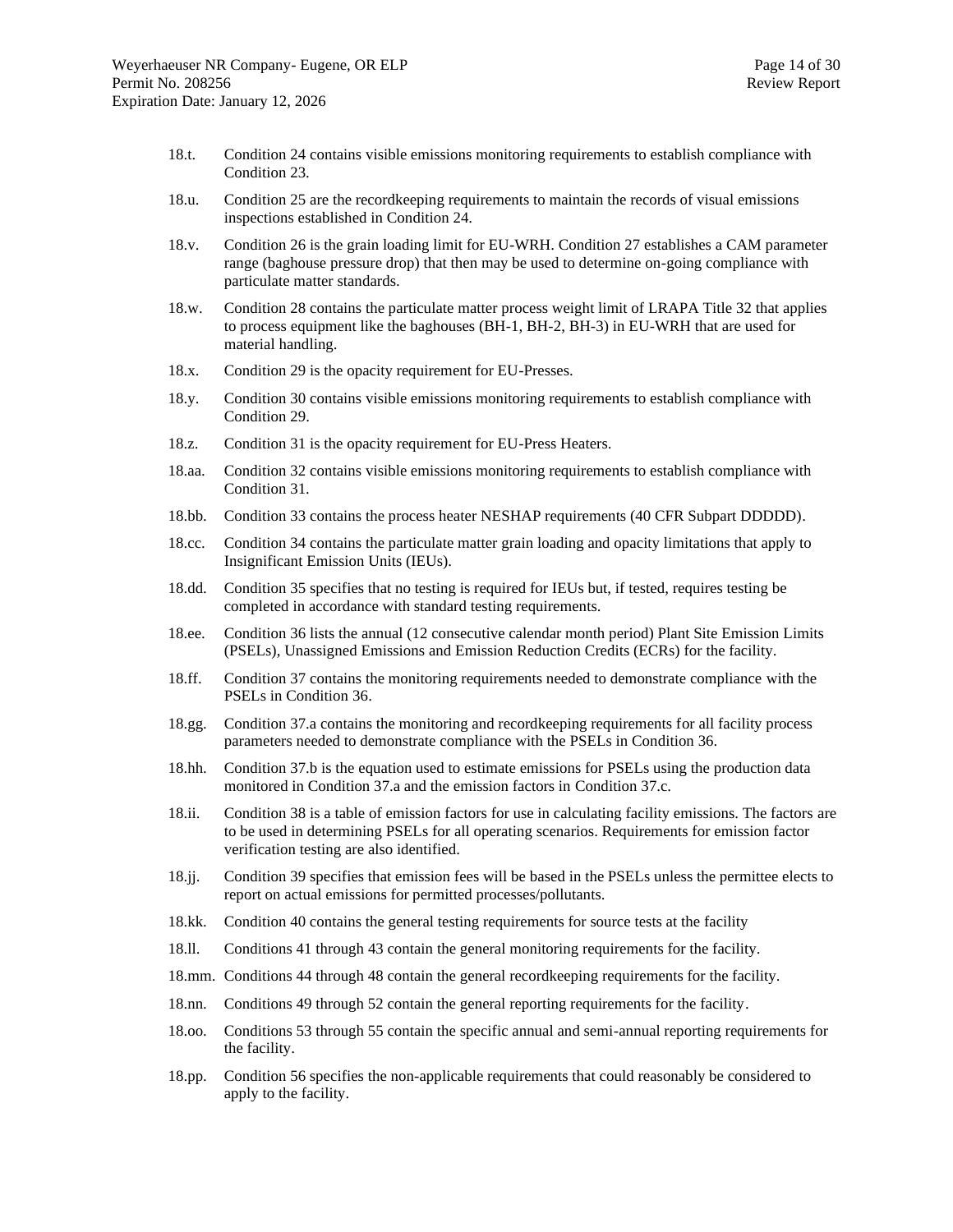18.qq. The conditions following 56 are general requirements (General Conditions G1-G29) applicable to Title V sources.

#### <span id="page-14-0"></span>**EMISSION LIMITS FOR INSIGNIFICANT ACTIVITIES**

19. As identified earlier in this Review Report, this facility has insignificant emissions units (IEUs) that included categorically insignificant activities and aggregate insignificant emissions, as defined in LRAPA Title 12 and/or OAR 340-200-0020. For the most part, the standards that apply to IEUs are for opacity (20% limit) and particulate matter (0.10 gr/dscf limit). LRAPA does not consider it likely that IEUs could exceed an applicable emissions limit or standard because IEUs are generally equipment or activities that do not have any emission controls (e.g., small natural gas fired space heaters) and do not typically have visible emissions. Since there are no controls, no visible emissions, and the emissions are less than one (1) ton per year, LRAPA does not believe that monitoring, recordkeeping, or reporting is necessary for assuring compliance with the standards.

#### <span id="page-14-1"></span>**FEDERAL REQUIREMENTS**

- 20. The applicability of various federal requirements is as follows:
	- 20.a. **Accidental Release:** The source has certified that the facility is not subject to 40 CFR Part 68, which requires a risk management plan for toxic and flammable substances releases.
	- 20.b. **NSPS:** The facility is not currently subject to New Source Performance Standards (40 CFR Part 60). The press heaters are not included in the definition of a boiler under the NSPS Subpart Dc regulations and are rated at less than 10 MMBtu/hr. In addition, both process heaters each have a maximum heat input value rating of less than 10 MMBtu/hour (9.4 MM Btu/hour as per manufacturer).
	- 20.c. **NESHAP/MACT**: The following National Emissions Standards for Hazardous Air Pollutants (NESHAP), 40 CFR Part 63, requirements are applicable to this facility:
		- 20.c.i. Plywood and Composite Wood Products (Subpart DDDD) is applicable to this facility and all requirements have been incorporated into the permit. The permittee complied with these requirements by October 1, 2007. The initial notification for this NESHAP was submitted on January 20, 2005. The cost of the new 4-ft wide LVL press project exceeds the 50% cost of a comparable new source and it is technologically feasible for the facility to meet the standards, therefore the facility will become a reconstructed source and is subject to the PCWP requirements for new sources. The requirements for the reconstructed source are the same as currently apply to the existing facility, which is the use of exclusively non-HAP coatings.
		- 20.c.ii. Boilers and Process Heaters (Subpart DDDDD) is applicable to emissions units Press Heaters, each of which is rated at less than 10 MMBtu/hour heat input. The notification requirements were satisfied on January 30, 2009 and January 26, 2012, with a revision on December 10, 2013. The NESHAP requirements that are applicable to the existing press heaters at the facility are identified in the following table:

| 40 CFR<br>Part 63,<br>Subpart<br><b>DDDDD</b><br>citation | Description           | Applicable<br>to source<br>(yes/no) | Comments                                                                                 | Permit<br>condition |
|-----------------------------------------------------------|-----------------------|-------------------------------------|------------------------------------------------------------------------------------------|---------------------|
| 63.7480                                                   | Purpose               | N <sub>0</sub>                      | Informational                                                                            | <b>NA</b>           |
| 63.7485                                                   | Subpart applicability | Yes                                 | The press heaters are included in the<br>definition of 'process heater' and the facility | 33                  |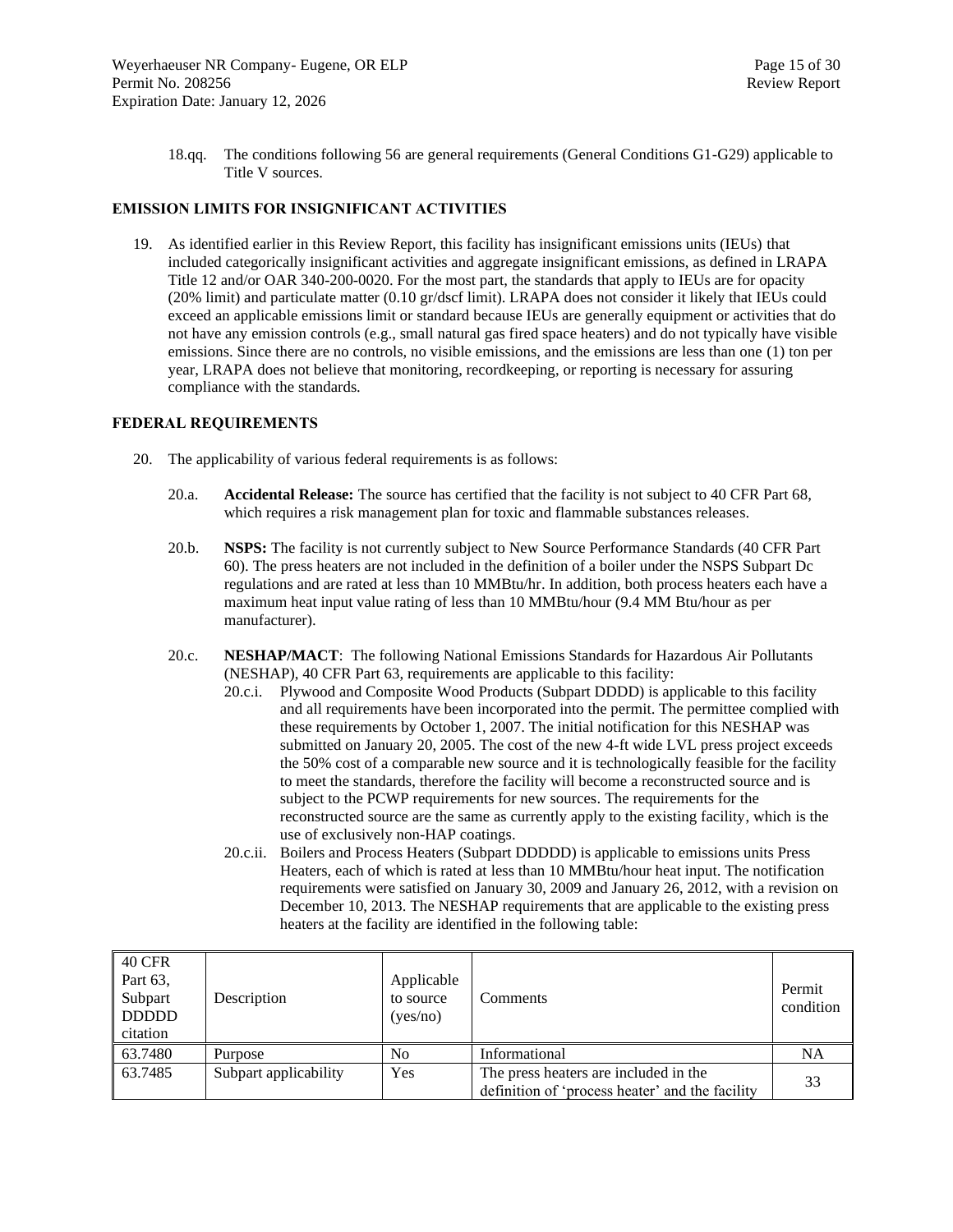| 40 CFR<br>Part 63,<br>Subpart<br><b>DDDDD</b><br>citation | Description                                                         | Applicable<br>to source<br>(yes/no)        | Comments                                                                                                                                                                                                                                                                                                                                                               | Permit<br>condition |
|-----------------------------------------------------------|---------------------------------------------------------------------|--------------------------------------------|------------------------------------------------------------------------------------------------------------------------------------------------------------------------------------------------------------------------------------------------------------------------------------------------------------------------------------------------------------------------|---------------------|
|                                                           |                                                                     |                                            | is or has the potential to be a major source of<br><b>HAPs</b>                                                                                                                                                                                                                                                                                                         |                     |
| 63.7490                                                   | Affected source                                                     | Yes                                        | $(a)(2)$ , (b), (c), and (e) are not applicable                                                                                                                                                                                                                                                                                                                        | 33.a                |
| 63.7491                                                   | Exempt boilers and                                                  | N <sub>o</sub>                             | There are no boilers at the facility and no                                                                                                                                                                                                                                                                                                                            |                     |
|                                                           | process heaters                                                     |                                            | process heaters at the facility that are exempt                                                                                                                                                                                                                                                                                                                        | <b>NA</b>           |
|                                                           |                                                                     |                                            | from the requirements                                                                                                                                                                                                                                                                                                                                                  |                     |
| 63.7495                                                   | <b>Compliance Dates</b>                                             | Yes, for<br>existing<br>process<br>heaters | $(a)$ , $(c)$ , $(e)$ , $(f)$ , and $(g)$ do not apply                                                                                                                                                                                                                                                                                                                 | 33.a                |
| 63.7499                                                   | Subcategories                                                       | Yes                                        | The press heaters are in the 'units designed<br>to burn gas 1 fuels'                                                                                                                                                                                                                                                                                                   | 33.a                |
| 63.7500(a)                                                | Emission limits, work<br>practice standards and<br>operating limits | Yes                                        | Table 1 does not apply to existing process<br>heaters. Table 2 does not apply to existing<br>process heaters designed to burn 'gas 1' fuels<br>(natural gas). Table 3 contains the work<br>practice standards that apply to the existing<br>process heaters. All other emission limits in<br>Tables 11 through 13 are not applicable.                                  | 33.b.,<br>33.c      |
| 63.7500(b)                                                | Alternative work practice<br>standards                              | N <sub>o</sub>                             | Facility has not requested EPA approve use<br>of alternative work practice standards                                                                                                                                                                                                                                                                                   | NA                  |
| 63.7500(c)                                                | Limited-use boilers and<br>process heaters                          | N <sub>o</sub>                             | The process heaters are not included in the<br>'limited-use' category definition.                                                                                                                                                                                                                                                                                      | NA                  |
| 63.7500(d)                                                | Tune-up every 5 years                                               | No                                         | The process heaters at the facility are greater<br>than 5 million Btu per hour and do not burn<br>the fuels in the listed subcategories                                                                                                                                                                                                                                | NA                  |
| 63.7500(e)                                                | Tune-up every 2 years                                               | Yes                                        | Clarifies that the process heaters at the<br>facility that are designed to burn gas 1 fuels<br>are not subject to emission limits in Tables 1<br>and 2 or 11 through 13, or the operating<br>limits in Table 4. Specifies that the process<br>heaters at the facility are subject to biennial<br>tune ups since the heat input rating is "less<br>than 10 MMBtu/hour". | 33.b                |
| 63.7500(f)                                                | Standards apply at all<br>times                                     | No                                         | No standard applies to existing process<br>heaters in the gas 1 fuel subcategory.                                                                                                                                                                                                                                                                                      | <b>NA</b>           |
| 63.7501                                                   | Affirmative defense                                                 | No                                         | This section is not applicable because the<br>process heaters are not subject to an emission<br>limit                                                                                                                                                                                                                                                                  | <b>NA</b>           |
| 63.7505                                                   | General requirements for<br>complying with the<br>subpart           | Yes                                        | Sub-sections (c) and (d) are not applicable<br>because the process heaters are not subject to<br>emission limits                                                                                                                                                                                                                                                       | 33.d                |
| 63.7510                                                   | Initial compliance<br>requirements                                  | Yes                                        | Sub-section (e). Other sections do not apply<br>since the process heaters are not in those fuel<br>categories, are not new process heaters<br>and/or have not ever combusted solid waste                                                                                                                                                                               | 33.a,<br>33.b, 33.c |
| 63.7515                                                   | Subsequent source tests,<br>fuel analyses, or tune-ups              | Yes                                        | Sub-section (d) tune-up frequency. All other<br>sections do not apply because the process                                                                                                                                                                                                                                                                              | 33.b                |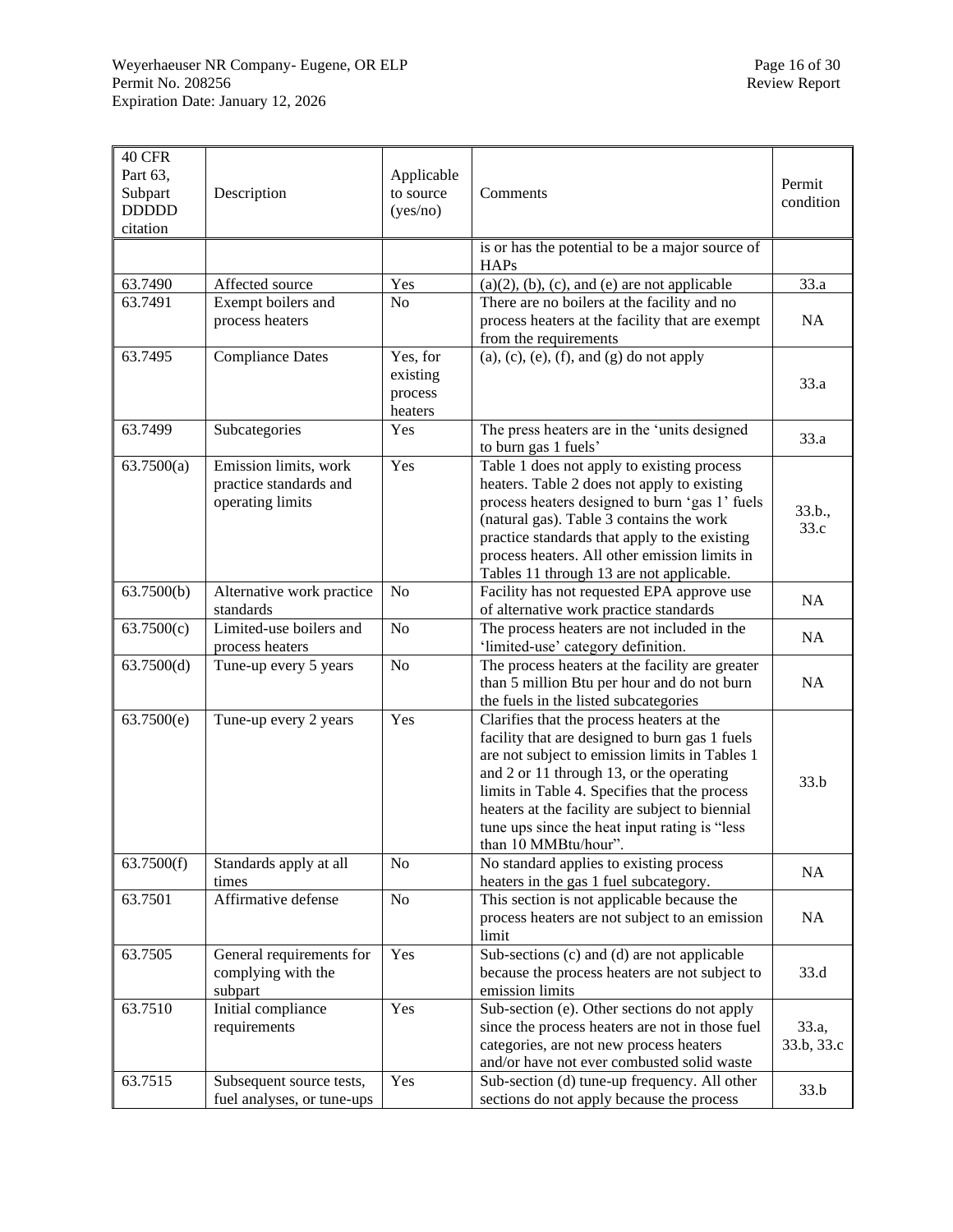| 40 CFR<br>Part 63,<br>Subpart<br><b>DDDDD</b><br>citation | Description                                                                                                          | Applicable<br>to source<br>(yes/no) | Comments                                                                                                                                                                                                                                                                                                                              | Permit<br>condition |
|-----------------------------------------------------------|----------------------------------------------------------------------------------------------------------------------|-------------------------------------|---------------------------------------------------------------------------------------------------------------------------------------------------------------------------------------------------------------------------------------------------------------------------------------------------------------------------------------|---------------------|
|                                                           |                                                                                                                      |                                     | heaters do not have emission limits and/or<br>are not in the subcategory                                                                                                                                                                                                                                                              |                     |
| 63.7520                                                   | Stack test procedures                                                                                                | N <sub>o</sub>                      | Performance testing is not required since the<br>process heaters do not have emission limits                                                                                                                                                                                                                                          | NA                  |
| 63.7521                                                   | Fuel analyses, fuel<br>specification, and<br>procedures                                                              | N <sub>o</sub>                      | Fuel analyses, etc. are not required for<br>process heaters combusting 'gas 1' fuels.                                                                                                                                                                                                                                                 | NA                  |
| 63.7522                                                   | Emission averaging                                                                                                   | N <sub>o</sub>                      | The process heaters are not subject to an<br>emission limit                                                                                                                                                                                                                                                                           | <b>NA</b>           |
| 63.7525                                                   | Monitoring, installation,<br>operation, and<br>maintenance<br>requirements                                           | N <sub>o</sub>                      | The process heaters are not subject to an<br>emission limit and are not required to<br>monitor pollutant data or process parameters                                                                                                                                                                                                   | <b>NA</b>           |
| 63.7530                                                   | Initial compliance with<br>emission limitations, fuel<br>specifications and work<br>practice standards               | Yes                                 | Sub-sections (d) and (e). All other sub-<br>sections do not apply because the process<br>heaters are not subject to an emission limit                                                                                                                                                                                                 | 33.g, 33.h          |
| 63.7533                                                   | Use of efficiency credits                                                                                            | N <sub>o</sub>                      | Process heaters are not subject to emission<br>limits and do not use emission and/or<br>efficiency credits                                                                                                                                                                                                                            | <b>NA</b>           |
| 63.7535                                                   | Minimum of monitoring<br>data                                                                                        | N <sub>o</sub>                      | This section is not applicable because the<br>process heaters are not subject to an emission<br>limit with associated monitoring.                                                                                                                                                                                                     | <b>NA</b>           |
| 63.7540                                                   | Continuous compliance<br>demonstration for<br>emission limits, fuel<br>specifications and work<br>practice standards | Yes                                 | Sub-section (a) $(11)$ . All other sub-sections<br>are not applicable because the facility does<br>not have the equipment, and/or is not in the<br>specified fuel subcategory and/or subject to<br>an emission limit.                                                                                                                 | 33.b                |
| 63.7541                                                   | Continuous compliance<br>under the emission<br>averaging provision                                                   | N <sub>o</sub>                      | This section is not applicable because the<br>process heaters are not subject to an emission<br>limit.                                                                                                                                                                                                                                | NA                  |
| 63.7545                                                   | Notification<br>requirements                                                                                         | Yes                                 | Sub-sections $(b)$ , $(c)$ , and $(d)$ , are not<br>applicable because the press heaters are<br>existing process heaters without an emission<br>limit and/or stack testing requirements.                                                                                                                                              | 33.f                |
| 63.7550                                                   | Reporting                                                                                                            | Yes                                 | Sub-section (d) through $(g)$ are not<br>applicable because the press heaters are<br>existing process heaters without an emission<br>limit and/or stack testing requirements. Sub-<br>section $(h)(3)$ applies and requires<br>compliance reports be submitted<br>electronically to EPA through their Central<br>Data Exchange (CDX). | 33.e, 33.i          |
| 63.7555                                                   | Recordkeeping                                                                                                        | Yes                                 | Sub-section (b) through (g) are not<br>applicable because the press heaters are<br>existing process heaters without an emission<br>limit and/or stack testing requirements.                                                                                                                                                           | 33. j               |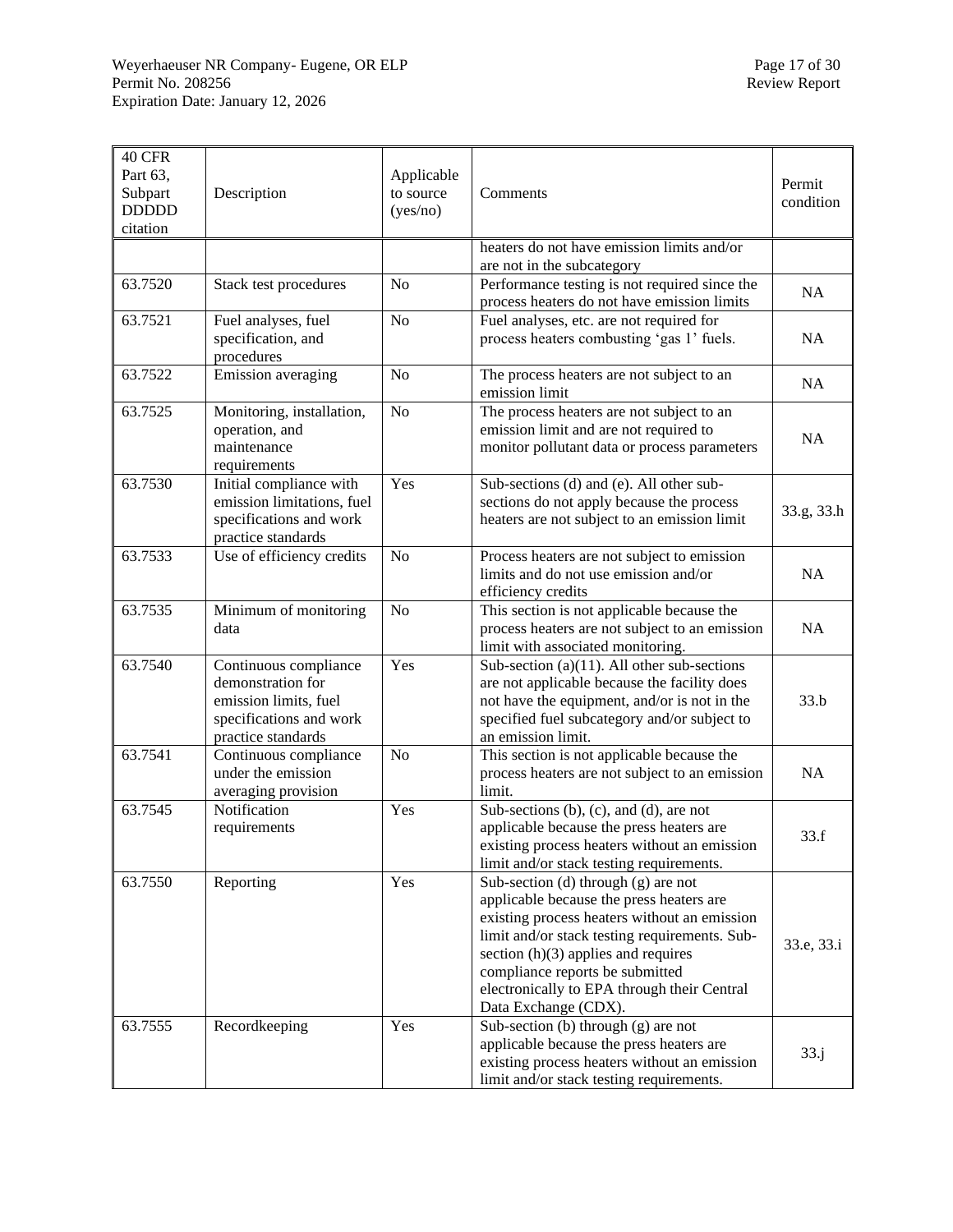| <b>40 CFR</b><br>Part 63,<br>Subpart<br><b>DDDDD</b><br>citation | Description                           | Applicable<br>to source<br>(yes/no) | Comments                                                                                        | Permit<br>condition |
|------------------------------------------------------------------|---------------------------------------|-------------------------------------|-------------------------------------------------------------------------------------------------|---------------------|
| 63.7560                                                          | Form and duration of<br>recordkeeping | Yes                                 |                                                                                                 | 33.i                |
| 63.7565                                                          | Part 63 General<br>Provisions         | Yes                                 | See Table 10 of subpart DDDDD to<br>determine what general provisions apply to<br>the facility. | <b>NA</b>           |
| 63.7570                                                          | Who implements<br>standard            | N <sub>0</sub>                      | LRAPA is responsible for implementation of<br>the standard.                                     | <b>NA</b>           |
| 63.7575                                                          | Definitions                           | <b>Yes</b>                          |                                                                                                 | 33                  |

20.d. **Compliance Assurance Monitoring (CAM):** The facility is subject to the provisions of 40 CFR Part 64 – Compliance Assurance Monitoring (CAM) because of its classification as a Title V facility, and because of control equipment, emission limitations and pre-control emissions at or above Title V major source levels at one (1) or more pollutant-specific emissions units. CAM applies to the baghouses in emissions unit (EU) Waste Residual Handling (WRH) for particulate matter. The permit includes CAM requirements for the applicable units and/or control devices. The following table evaluates CAM applicability for all emission units:

| <b>Emission Unit</b>    | Uses a Control<br>Device for a<br>Regulated<br>Pollutant | Pollutant | Uncontrolled<br>Potential<br>Emissions<br><b>Exceed Major</b><br>Source<br>Threshold | Emission<br>Limitation or<br>Standard<br>Applies for<br>this Pollutant | Subject<br>to CAM<br>for the<br>Pollutant |
|-------------------------|----------------------------------------------------------|-----------|--------------------------------------------------------------------------------------|------------------------------------------------------------------------|-------------------------------------------|
| <b>EU-WRH</b>           | <b>Yes</b>                                               | <b>PM</b> | <b>Yes</b>                                                                           | Yes                                                                    | <b>Yes</b>                                |
| <b>EU-Presses</b>       | N <sub>0</sub>                                           | --        | --                                                                                   | --                                                                     | <b>NA</b>                                 |
| EU-I-Line               | N <sub>0</sub>                                           | --        |                                                                                      |                                                                        | NA.                                       |
| EU-I-Oven               | N <sub>0</sub>                                           |           |                                                                                      |                                                                        | <b>NA</b>                                 |
| <b>EU-Press Heaters</b> | N <sub>0</sub>                                           |           |                                                                                      |                                                                        | <b>NA</b>                                 |
| EU-WSO                  | N <sub>0</sub>                                           |           |                                                                                      |                                                                        | <b>NA</b>                                 |

20.d.i. The pressure drop across the baghouses must be recorded daily whenever EU-WRH is in operation. The facility is required to take corrective action if the weekly average pressure drop across the baghouses is outside the normal operating ranges detailed in the permit. Monthly external inspections must be conducted of the baghouses and associated ductwork for structural integrity, corrosions, and air leaks. Records must be maintained of all parameters monitored, excursions, corrective actions taken, and monthly inspection and maintenance activities.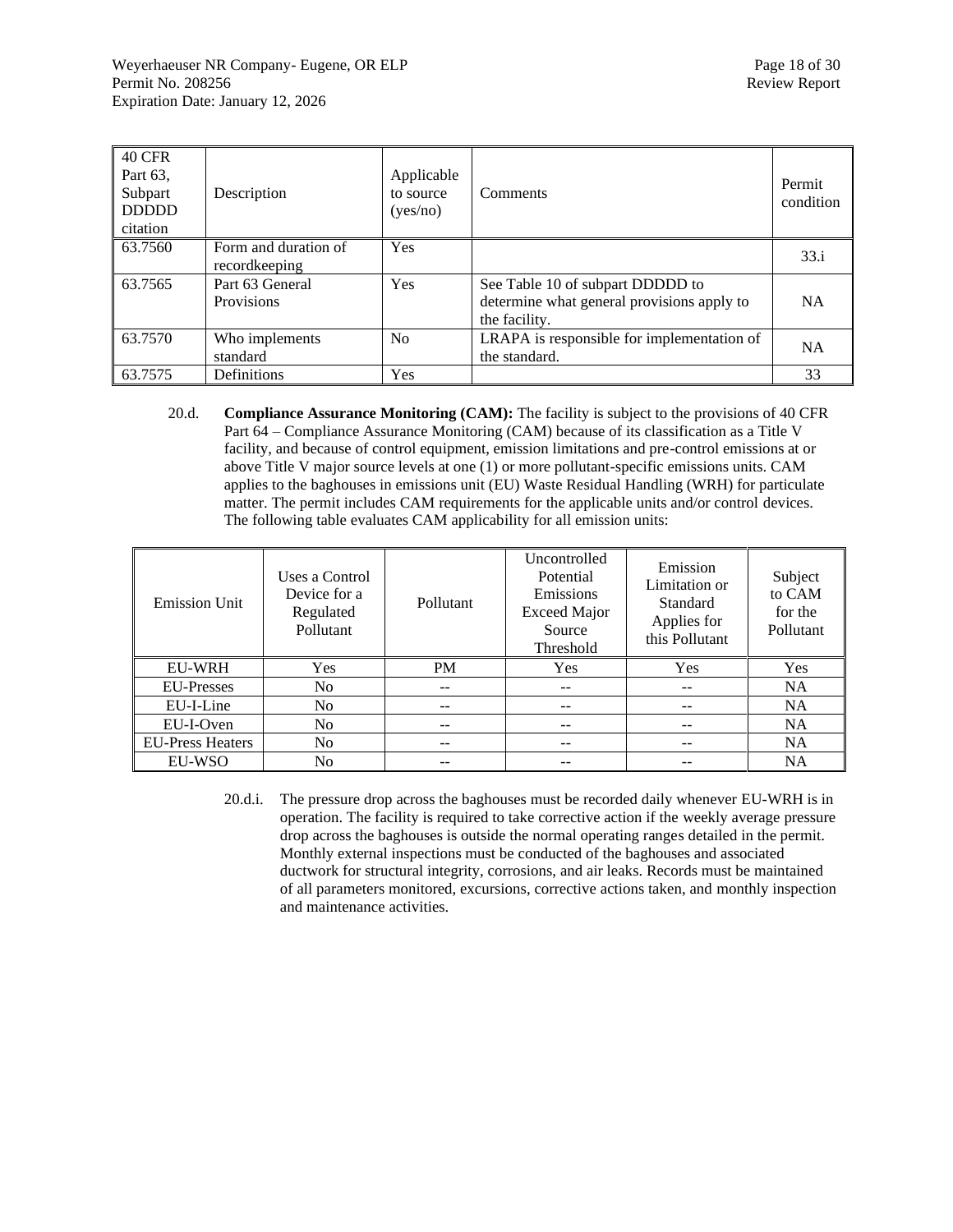#### <span id="page-18-0"></span>**CURRENT PLANT SITE PRODUCTION**

21. The plant can be operated as much as 24 hours per day, 7 days per week, and 52 weeks per year. The production rates used as a basis for determining the PSELs are as follows:

| <b>Production or Process</b><br>Parameter      | Period                | Rate       | Units      |
|------------------------------------------------|-----------------------|------------|------------|
| LVL production and wood I-<br>Joist production | <b>LVL</b> Production | 14,927,040 | $cu$ ft/yr |
|                                                | LVL Adhesive usage    | 41,795,712 | lbs/vr     |
|                                                | I-line Adhesive usage | 3,147,756  | lbs/yr     |
|                                                | <b>WSO Process</b>    | 2,000,000  | $cu$ ft/yr |

#### <span id="page-18-1"></span>**PLANT SITE EMISSION LIMIT (PSEL) INFORMATION**

22. Provided below is a summary of the baseline emissions rate, netting basis, plant site emission limit, and emissions capacity.

|                   |                                                  | <b>Netting Basis</b>  |                       | <b>Plant Site Emission Limit (PSEL)</b> |                                      |                                                                             |                         |
|-------------------|--------------------------------------------------|-----------------------|-----------------------|-----------------------------------------|--------------------------------------|-----------------------------------------------------------------------------|-------------------------|
| Pollutant         | <b>Baseline</b><br>Emission<br>Rate<br>(tons/yr) | Previous<br>(tons/yr) | Proposed<br>(tons/yr) | Previous<br><b>PSEL</b><br>(tons/yr)    | Proposed<br><b>PSEL</b><br>(tons/yr) | <b>PSEL</b><br>Increase<br><b>Over Netting</b><br><b>Basis</b><br>(tons/yr) | <b>PTE</b><br>(tons/yr) |
| <b>PM</b>         | 23                                               | 23                    | 23                    | 24                                      | 24                                   | 1.2                                                                         | 4.3                     |
| $PM_{10}$         | 22                                               | 22                    | 22                    | 14                                      | 14                                   | $-7.6$                                                                      | 2.3                     |
| PM <sub>2.5</sub> | NA                                               | 14                    | 13                    | 9                                       | 9                                    | $-4.4$                                                                      | 1.4                     |
| CO                | 1.2                                              | 1.2                   | 1.2                   | 99                                      | 99                                   | 98                                                                          | 6.6                     |
| NO <sub>x</sub>   | 5.7                                              | 5.7                   | 5.7                   | 39                                      | 39                                   | 33                                                                          | 7.8                     |
| SO <sub>2</sub>   | < 0.5                                            | < 0.5                 | < 0.5                 | $- -$                                   | $- -$                                | $- -$                                                                       | --                      |
| <b>VOC</b>        | 53                                               | 53                    | 53                    | 67                                      | 66                                   | 13                                                                          | 66                      |
| <b>GHG</b>        | 4,146                                            | 4,146                 | 4,146                 | 74,000                                  | 74,000                               | 69,854                                                                      | 9,356                   |

- 22.a. The baseline emission rates for PM,  $PM_{10}$ , CO, NO<sub>X</sub>, SO<sub>2</sub>, and VOC were determined in previous permitting actions and there are no changes. The baseline emission rates are based upon actual estimated emission totals for the 1977 calendar year. Emissions are accounted from WRH, two (2) veneer dryers, one (1) oven, truck loading fugitives, three (3) presses, an I-line process, and aggregate insignificant activities. The detail sheets attached to this report contain the rates, factors and more information about the calculations. A baseline emission rate is not required for  $PM_{2.5}$  in accordance with the definition of "baseline emission rate" in LRAPA Title 12.
- 22.b. The GHG baseline emission rate is based upon actual anthropogenic emissions from the 2005 calendar year and accounts for I-line oven and Press Heaters' natural gas combustion. Compliance with the GHG PSEL is provided by way of the annual reporting required by OAR 340 division 215, as applicable.
- 22.c. The PSEL for  $PM_{2.5}$  is established using the procedure specified in the definition of "netting basis" in LRAPA Title 12 (see detail sheets). The  $PM_{2.5}$  netting basis has been updated in this permit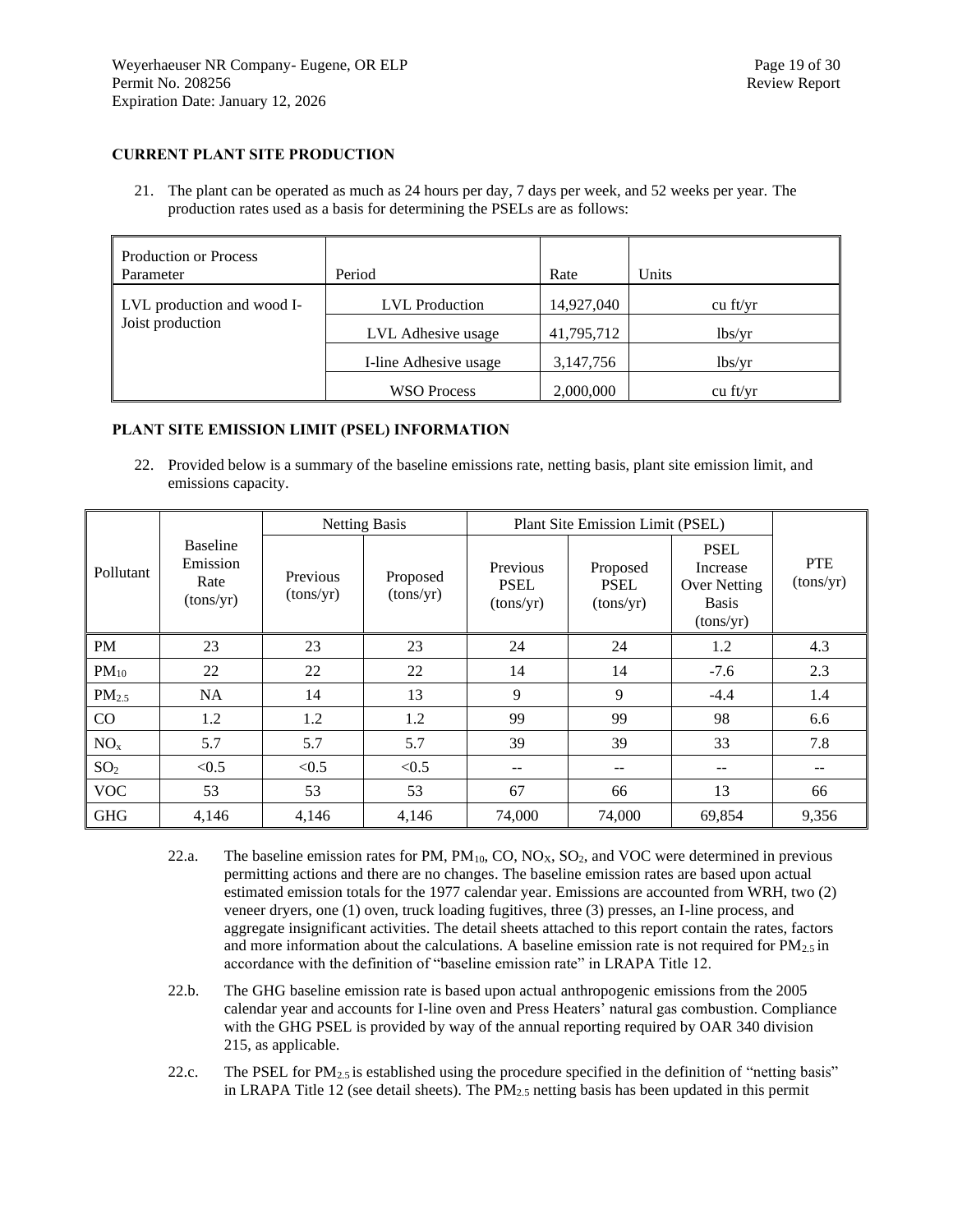renewal to reflect a recalculation of the  $PM_{2.5}/PM_{10}$  ratio, which is also provided in the detail sheets.

- 22.d. The PSEL for PM,  $PM_{10}$ , CO, NO<sub>X</sub>, and GHG are established at the generic PSEL level in accordance with Section 42-0041(1) of the LRAPA PSEL rules. No PSEL has been established for SO<sup>2</sup> because the facility emissions are below de minimis levels as defined in LRAPA Title 12.
- 22.e. The VOC PSEL is established (66 ton/yr) using the highest VOC content historically used in the adhesive and the EU-Presses projected production capacity for the 4-foot wide LVL press project. The VOC PSEL was reduced by one (1) ton per year in this permit renewal due to updated VOC emission factors (DEQ AQ-EF05) for natural gas combustion in EU-Press Heaters and EU-I-Line Oven.

#### <span id="page-19-0"></span>**UNASSIGNED EMISSIONS AND EMISSION REDUCTION CREDITS**

23. The facility has Unassigned Emissions as shown below. The facility had Emission Reduction Credits (ERCs) that were established in the previous permitting term, which expired on April 2, 2016*.* The ERCs that were not used prior to the expiration date have been set to zero (0) and have become unassigned emissions for the purpose of the PSEL and are no longer available for use as external offsets. Unassigned emissions are established with this renewal and will be reduced to no more than the significant emission rate (SER) at the following renewal in accordance with LRAPA's Title 42 (Section 42-0055).

| Pollutant         | <b>PSEL</b><br>(tons/yr) | Previous<br>Unassigned<br>Emissions<br>(tons/yr) | Proposed<br>Unassigned<br>Emissions<br>(tons/yr) | Previous ERCs<br>(tons/yr) | Proposed ERCs<br>(tons/yr) |
|-------------------|--------------------------|--------------------------------------------------|--------------------------------------------------|----------------------------|----------------------------|
| <b>PM</b>         | 24                       |                                                  | 19                                               | 19                         | $\theta$                   |
| $PM_{10}$         | 14                       | 7.6                                              | 27                                               | 19                         | 0                          |
| PM <sub>2.5</sub> | 9                        | 4.9                                              | 17                                               |                            |                            |
| CO                | 99                       |                                                  |                                                  |                            |                            |
| NO <sub>x</sub>   | 39                       |                                                  | 16                                               | 16                         | $\theta$                   |
| SO <sub>2</sub>   |                          |                                                  |                                                  |                            |                            |
| <b>VOC</b>        | 66                       |                                                  | --                                               |                            |                            |
| <b>GHG</b>        | 74,000                   |                                                  |                                                  |                            |                            |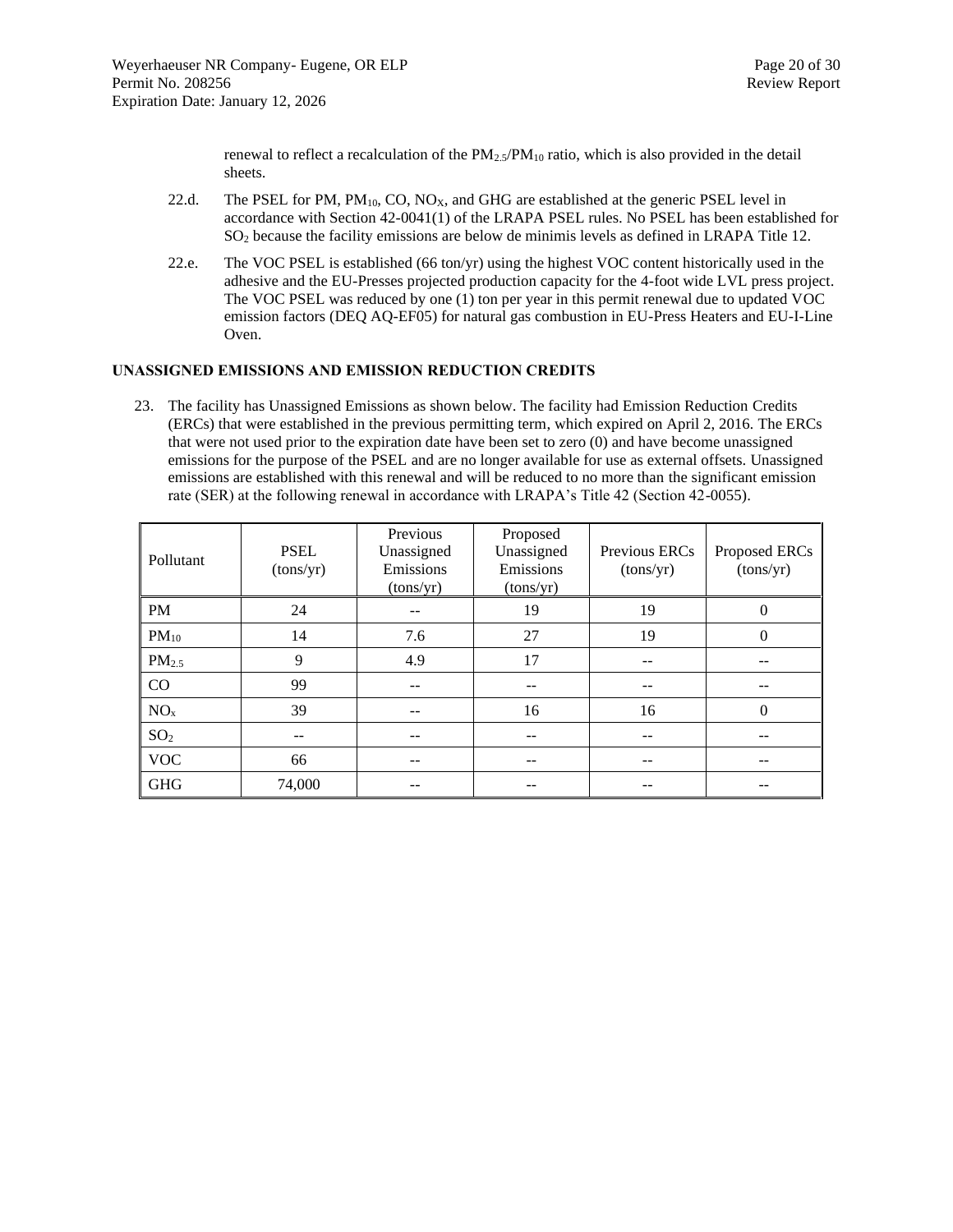#### <span id="page-20-0"></span>**SIGNIFICANT EMISSION RATE**

24. The proposed PSEL increase over the baseline emissions is less than the Significant Emission Rate (SER) as defined in LRAPA Title 12 rules for all of the pollutants as shown below.

| Pollutant         | <b>Baseline</b><br>Emissions<br>(tons/year) | Proposed PSEL<br>(tons/year) | Increase from<br><b>Baseline</b><br>(tons/year) | <b>SER</b><br>(tons/year) |
|-------------------|---------------------------------------------|------------------------------|-------------------------------------------------|---------------------------|
| <b>PM</b>         | 23                                          | 24                           | 1.2                                             | 25                        |
| $PM_{10}$         | 22                                          | 14                           | $-7.6$                                          | 15                        |
| PM <sub>2.5</sub> | <b>NA</b>                                   | 9                            | 9                                               | 10                        |
| CO                | 1.2                                         | 99                           | 98                                              | 100                       |
| NO <sub>x</sub>   | 5.7                                         | 39                           | 33                                              | 40                        |
| <b>VOC</b>        | 53                                          | 66                           | 13                                              | 40                        |
| SO <sub>2</sub>   | < 0.5                                       | --                           | $\boldsymbol{0}$                                | 40                        |
| <b>GHG</b>        | 4,146                                       | 74,000                       | 69,584                                          | 75,000                    |

#### <span id="page-20-1"></span>**HAZARDOUS AIR POLLUTANTS (HAPS)**

25. Under the Cleaner Air Oregon program, only existing sources that have been notified by LRAPA and new sources are required to perform risk assessments. This source has not been notified by LRAPA and is therefore, not yet required to perform a risk assessment or report annual emissions of toxic air contaminants.

LRAPA required reporting of approximately 600 toxic air contaminants in 2016 and regulates approximately 260 toxic air contaminants that have Risk Based Concentrations established in rule. All 187 hazardous air pollutants are on the list of approximately 600 toxic air contaminants. The hazardous air pollutants and toxic air contaminants listed below were reported by the source in 2016 and verified by LRAPA. After the source is notified by LRAPA, they must update their inventory and perform a risk assessment to see if they must reduce risk from their toxic air contaminant emissions. Until then, sources will be required to report toxic air contaminant emissions triennially.

26. The facility is a major source of Hazardous Air Pollutants (HAPs) because the potential emissions of methanol are greater than 10 tons per year and the total combined HAP emissions are greater than 25 tons per year. The facility is subject to the Plywood and Composite Wood Products MACT (40 CFR 63, Subpart DDDD). The requirement imposed by this standard is that the permittee shall use exclusively non-HAP coatings for Group 1 Miscellaneous Coating Operations. The natural gas fired press heaters are subject to the Commercial and Industrial Boiler NESHAP (40 CFR Part 63, Subpart DDDDD) under the Small Gaseous Fuel subcategory as an existing source. This standard requires a one-time energy assessment and biennial tune-ups of the press heaters. The emissions total below reflect the most current information available for the facility, including information provided in the Cleaner Air Oregon 2016 Emissions Inventory submission.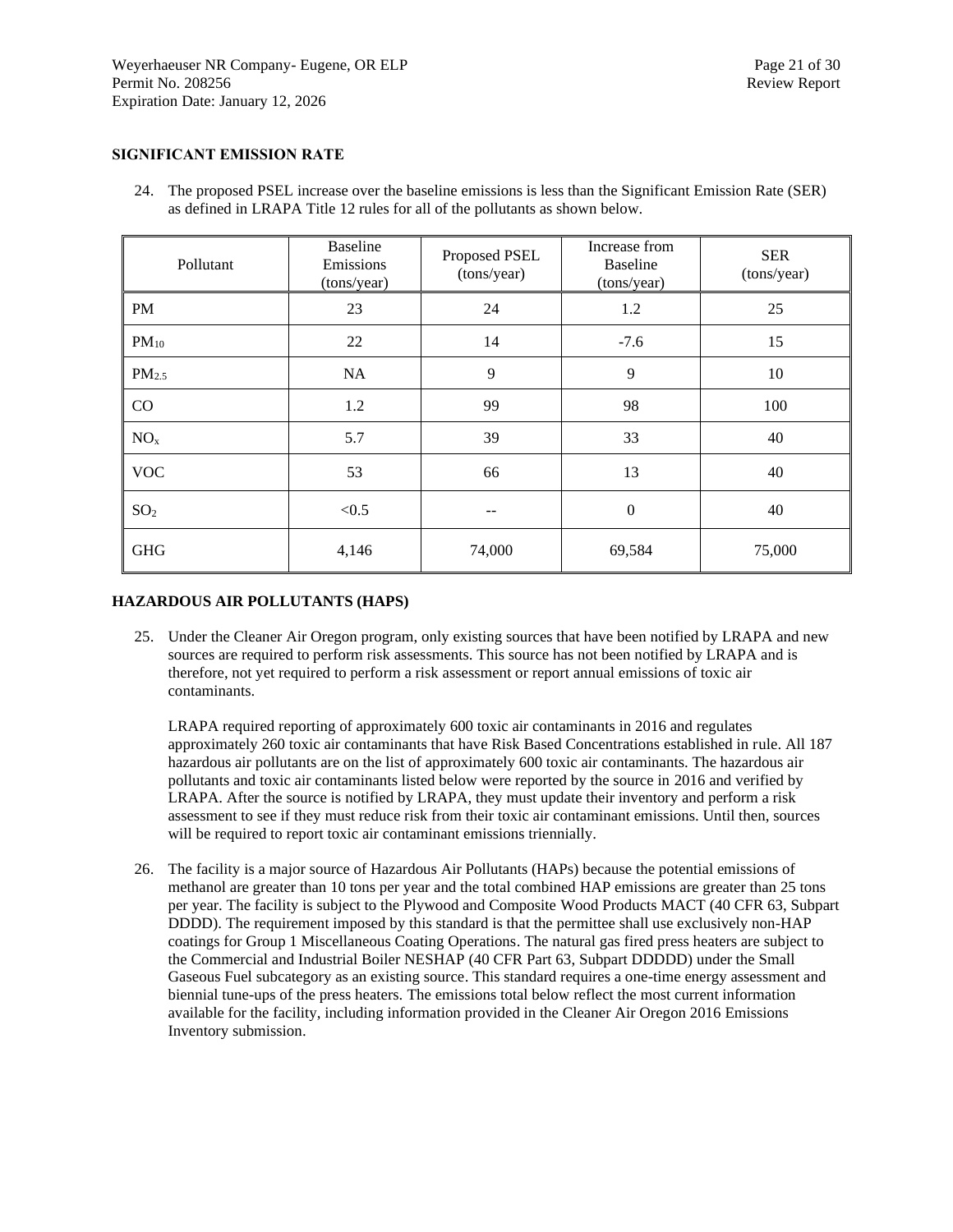| Pollutant                  | Potential to Emit |
|----------------------------|-------------------|
|                            | (tons/year)       |
| Acetaldehyde               | 2.16              |
| Arsenic                    | 1.72E-05          |
| Benzene                    | 1.64E-04          |
| Beryllium                  | 9.37E-07          |
| Cadmium                    | 8.59E-05          |
| Dichlorobenzene            | 9.37E-05          |
| Cobalt                     | 6.56E-06          |
| Formaldehyde               | 5.25              |
| Fluoranthene (PAH)         | 2.34E-07          |
| Fluorene (PAH)             | 2.19E-07          |
| Hexane                     | 1.41E-01          |
| Lead                       | 3.91E-05          |
| Manganese                  | 2.97E-05          |
| Mercury                    | 2.03E-05          |
| Methanol                   | 48.4              |
| Nickel oxide               | 1.64E-04          |
| 2-Methyl naphthalene (PAH) | 1.87E-06          |
| Naphthalene                | 4.77E-05          |
| Phenanthrene (PAH)         | 1.33E-06          |
| Pyrene (PAH)               | 3.91E-07          |
| Phenol                     | 1.80              |
| Propionaldehyde            | 1.87E-02          |
| Toluene                    | 2.66E-04          |
| Chromium                   | 1.09E-04          |
| Total HAPs (tons per year) | 57.8              |

# <span id="page-21-0"></span>**STRATOSPHERIC OZONE DEPLETING REQUIREMENTS**

27. The facility does not manufacture, sell, distribute, or use in the manufacturing of a product any stratospheric ozone-depleting substances and the EPA 1990 Clean Air Act, as amended. Sections 601-618 of the act do not apply to the facility except that air conditioning units and fire extinguishers containing Class I or Class II substances must be serviced by certified repairmen to ensure that the substances are recycled or destroyed appropriately.

# <span id="page-21-1"></span>**MONITORING REQUIREMENTS**

28. Section 70.6(a)(3) of the federal Title V permit rules, requires all monitoring and analysis procedures or test methods required under applicable requirements be contained in Title V permits. In addition, where the applicable requirement does not require periodic testing or monitoring, periodic monitoring must be prescribed that is sufficient to yield reliable data from the relevant time period that is representative of the source's compliance with the permit.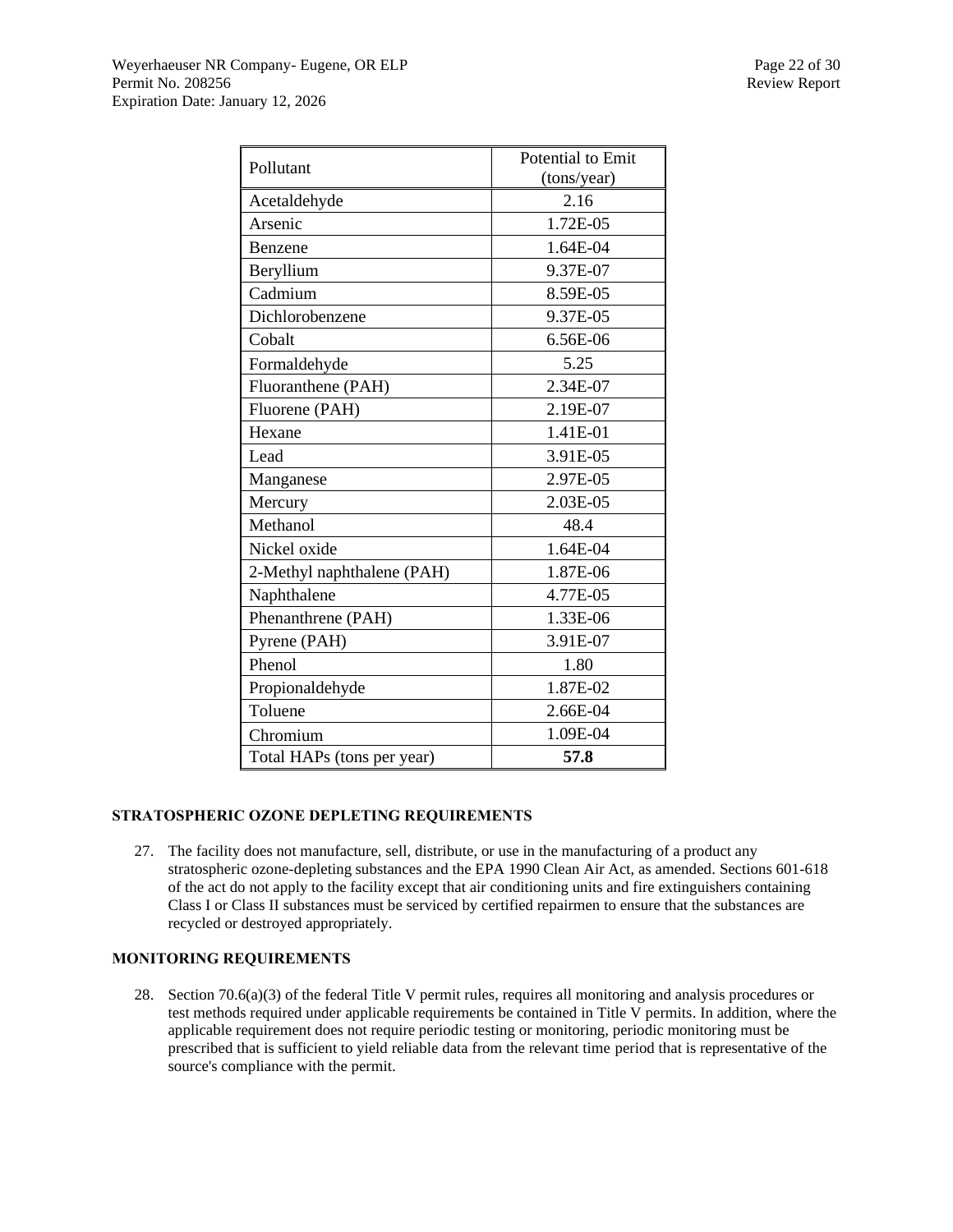However, the requirements to include in a permit testing, monitoring, recordkeeping, reporting, and compliance certification sufficient to assure compliance does not require the permit to impose the same level of rigor with respect to all emissions units and applicable requirement situations. It does not require extensive testing or monitoring to assure compliance with the applicable requirements for emissions units that do not have significant potential to violate emission limitations or other requirements under normal operating conditions. Where compliance with the underlying applicable requirement for an insignificant emission unit is not threatened by a lack of a regular program of monitoring and where periodic testing or monitoring is not otherwise required by the applicable requirement, then in this instance, the status quo  $(i.e., no monitoring) will meet section 70.6(a)(3). For this reason, this permit does not include any$ monitoring for insignificant emissions units and activities.

The Title V permit does include monitoring for all requirements that apply to significant emissions units in addition to the testing requirements in the permit. Periodic visible emissions observations are required for all particulate emissions sources. In addition, the permit includes monitoring of operating parameters for other emission units and pollution control devices. It is assumed that as long as these processes and controls are properly operated, the particulate emissions levels will be below the emissions limits specified in the permit.

The facility is required to record material production and throughput totals and to estimate actual emissions. The estimations are to be based upon production data, emission factors and estimation methods used in the facility's application or other LRAPA-approved method.

# <span id="page-22-0"></span>**GENERAL TESTING REQUIREMENTS**

29. This section is provided so that the permittee and LRAPA will know what test methods should be used to measure pollutant emissions in the event that testing is conducted for any reason. This section does not by itself require the permittee to conduct any more testing than was previously included in the permit. Although the permit may not require testing because other routine monitoring is used to determine compliance, LRAPA and EPA always have the authority to require testing if deemed necessary to determine compliance with an emission limit or standard. In addition, the permittee may elect to voluntary conduct testing to confirm the compliance status. In either case, the methods to be used for testing in the event that testing is conducted are included in the permit. This is true for SIP as well as NSPS emission limits and standards.

#### <span id="page-22-1"></span>**SOURCE TEST RESULTS**

30. This facility has conducted various source tests to comply with permit requirements. The table below shows the results of the test reports on file at LRAPA.

| <b>Emission Device</b> | <b>Test Date</b> | <b>Production Rate</b>                   | Results                                                        |
|------------------------|------------------|------------------------------------------|----------------------------------------------------------------|
|                        |                  | During The Test                          |                                                                |
| Baghouse #1            | December 2, 1999 | Actual Flow Rate $=$<br>53,900 acf/min   | $PM$ Concentration $=$<br>$0.0007$ gr/dscf                     |
|                        |                  |                                          | Opacity = $0\%$                                                |
| Baghouse #1            | May 5, 1998      | Actual Flow Rate $=$<br>$71,000$ acf/min | $PM$ Concentration $=$<br>$0.00041$ gr/scfd<br>Opacity = $0\%$ |

#### <span id="page-22-2"></span>**RECORDKEEPING REQUIREMENTS**

31. The permit includes requirements for maintaining records of all testing, monitoring, and production information necessary for assuring compliance with the standards and calculating plant site emissions.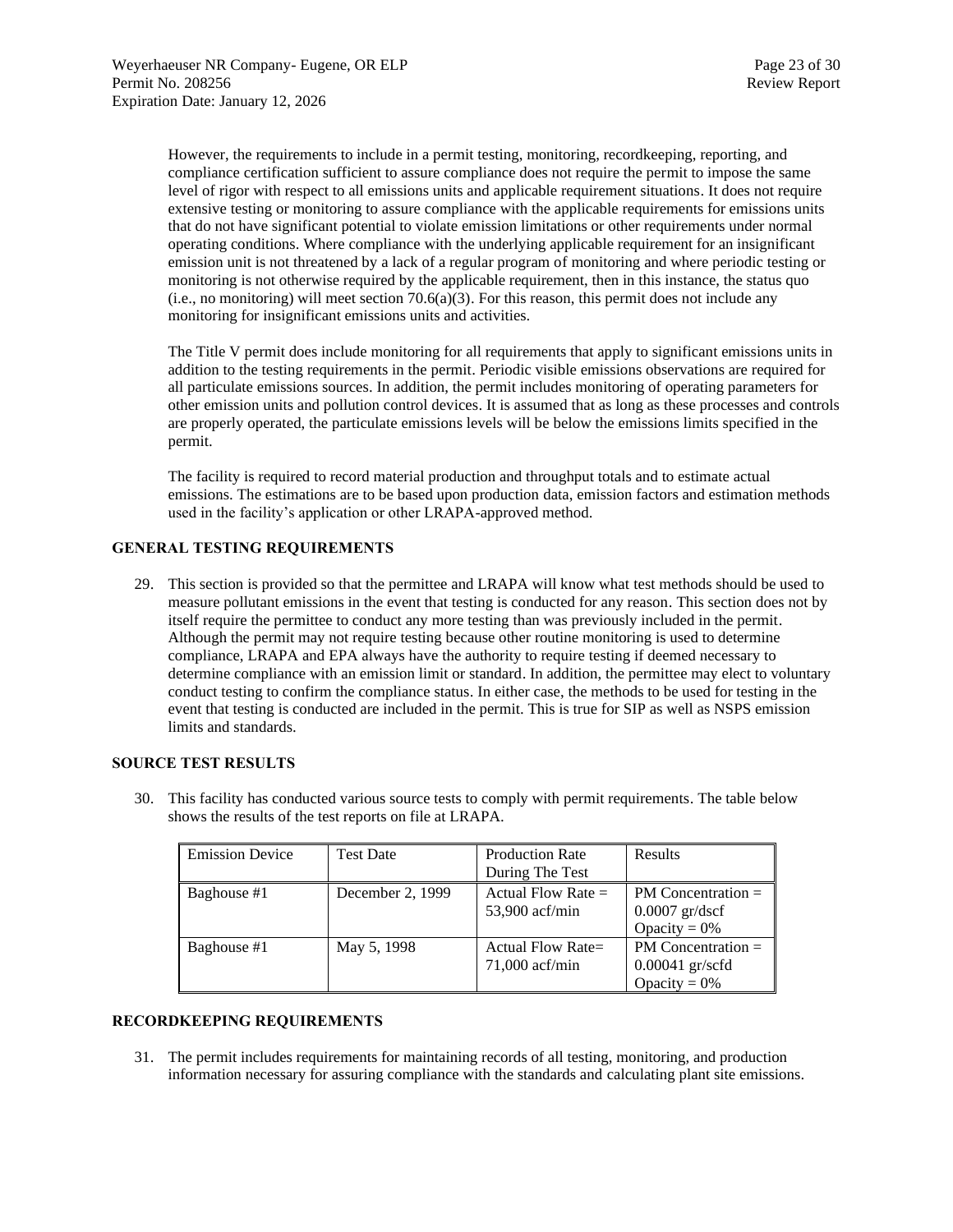#### <span id="page-23-0"></span>**REPORTING REQUIREMENTS**

32. The permit includes a requirement for submitting semi-annual and annual monitoring reports that include semi-annual compliance certifications. Excess emissions are required to be reported to LRAPA immediately as well as in a logbook attached to the annual report. Emissions fees reports are required annually. Additionally, some boiler NESHAP reports are required to be submitted electronically and directly to EPA by way of their Central Data Exchange (CDX).

#### <span id="page-23-1"></span>**COMPLIANCE HISTORY**

- 33. Pursuant to the requirements of Condition 14 of LRAPA Title V Operating Permit No. 208256 in effect at the time and LRAPA 33-060-3A(2) [currently LRAPA 33-060(3)(B)], the facility began performing weekly visible emissions tests using EPA Method 9 in July 1997. Based on the results of these tests, it was determined that the facility was not in compliance with the visible emission standard on several occasions after July 1997. LRAPA issued a Notice of Noncompliance (NON) in October 1997 which required the facility to come into continuous compliance with the standard. On December 18, 1997, LRAPA issued Stipulated Final Order (SFO) No. 97-1427 with the goal of establishing conditions and a schedule to require the facility to operate in compliance with the standard.
- 34. Condition 16.b of the SFO stated the following: "If TJM [Trus Joist MacMillan the facility name at the time] determines for one or more of the dryers that process and maintenance procedures are insufficient to ensure compliance . . . TJM shall issue purchase orders for control equipment appropriate to ensure compliance . . . A description of the controls selected and a construction schedule shall be submitted . . .. In no event shall the final completion date be later than May 15, 1999."
- 35. Pursuant to condition 16.b of the SFO, the facility determined that add-on controls were necessary to ensure compliance with the opacity standard. The facility selected a 37,000 scfm regenerative thermal oxidizer (RTO) as the preferred control method and submitted a Notice of Approval to Construct application to LRAPA on July 15, 1998. To allow the facility to begin building the control device as soon as possible, LRAPA issued a conditional Notice of Approval to Construct the device on September 14, 1998. The Notice only authorized construction of the RTO and prohibited any physical connection to a fuel supply or to the dryers themselves.
- 36. The facility received LRAPA approval for the removal of the veneer dryers and the modified RTO (T=RTO-1) on November 6, 2006 by way of Approval to Construct NC-208256-C06 and a notice of completion was submitted by the facility on January 18, 2008. The completion notice indicated the two (2) dryers and RTO were removed on April 21, 2007. An Administrative Amendment was submitted by the facility to remove the dryers and RTO and the previous permit renewal (2008) reflected the removal of the veneer dryers and RTO.
- 37. As of the date of this permit issuance, there are no open enforcement actions or non-compliances for this facility.
- 38. The facility file indicates the most recent inspection occurred August 14, 2017 for their full compliance evaluation and the source was deemed to be in compliance with all permit conditions (PCADS inspection report #2316).

#### <span id="page-23-2"></span>**PUBLIC NOTICE**

39. The draft permit was on public notice from December 3, 2020 to January 7, 2021. During this period, LRAPA received one comment from the general public. The commenter expressed concerns about the accidental release language detailed in Section 20.a of the Review Report, asking if there had been accidental releases in the past, to what extent these releases occurred and through which environmental media. No written comments were submitted in writing during the comment period. No public hearing was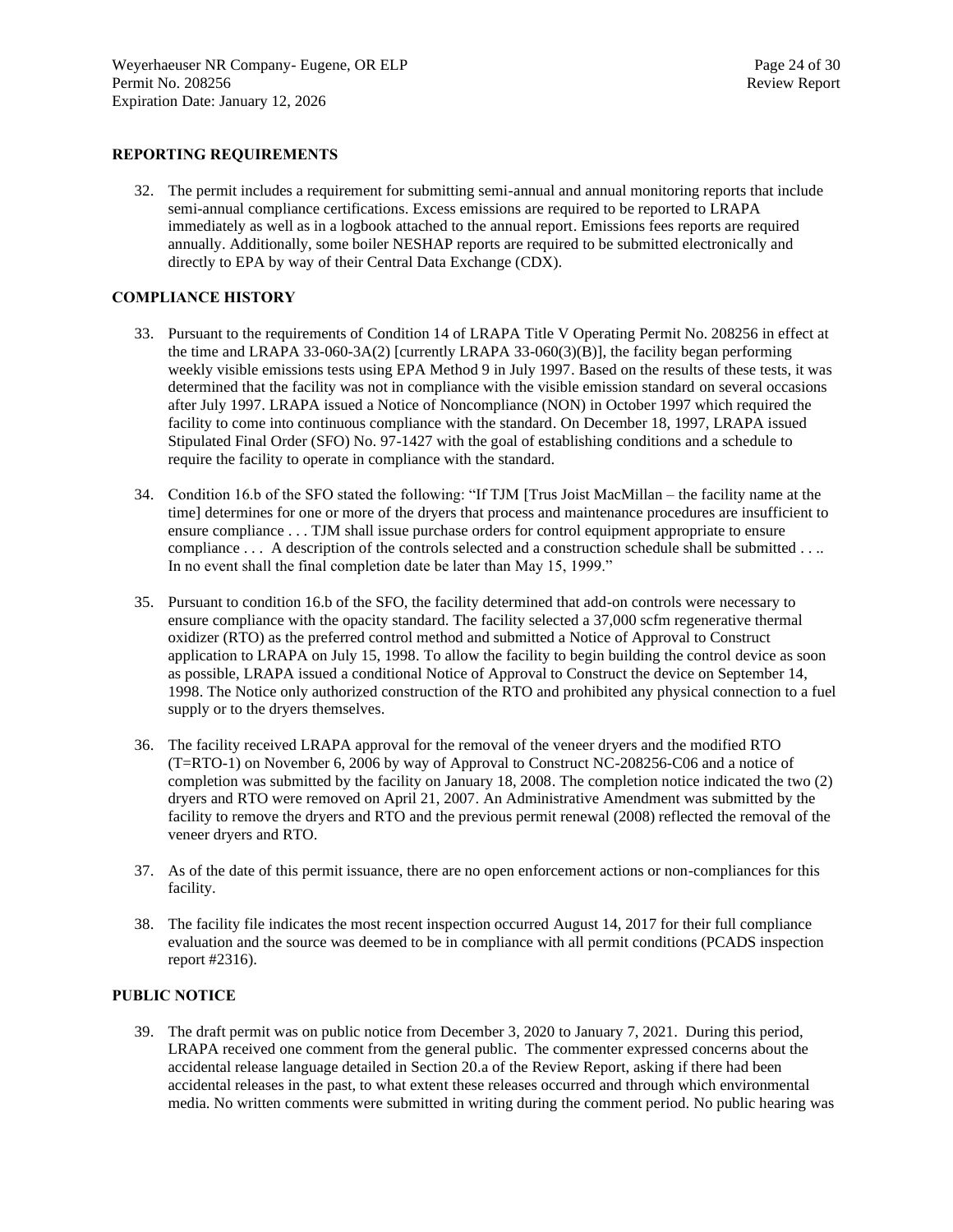requested by 10 or more individuals or one person representing a group of 10 or more individuals. After the comment period, this proposed permit will then be sent to EPA for a 45-day review period. LRAPA may requested and EPA may agree to an expedited review of 5 days if there were no substantive or adverse comments during the comment period.

If the EPA does not object in writing, any person may petition the EPA within 60 days after the expiration of EPA's 45-day review period to make such objection. Any such petition must be based only on objections to the permit that were raised with reasonable specificity during the public comment period provided for in OAR 340-218-0210, unless the petitioner demonstrates that it was impracticable to raise such objections within such period, or unless the grounds for such objection arose after such period.

**LRAPA Response**: The language in this section of the Review Report refers to the facility's certification that they are not currently subject to 40 CFR Part 68 – Chemical Accident Prevention Provisions, which requires a risk management plan if the facility utilizes extremely hazardous toxic and flammable substances listed in 40 CFR 68.130 in an amount above the "threshold quantity" specified for that substance. This section does not indicate that an accidental release has occurred at the facility but ensures that the facility understands their responsibility to regularly evaluate their applicability to the provisions of 40 CFR Part 68.

#### **EPA REVIEW**

40. This proposed permit was sent to EPA on January 11, 2021, for a 45-day review period. Because no adverse comments were received and there were no substantive changes to the permit after the public comment period, LRAPA requested an EPA expedited review of the proposed permit, and EPA approved the expedited review. In any event, the public will have 105 days (45-day EPA review period plus 60 days) from the date the proposed permit was sent to EPA to appeal the permit with EPA.

KE/CMW 01/12/2021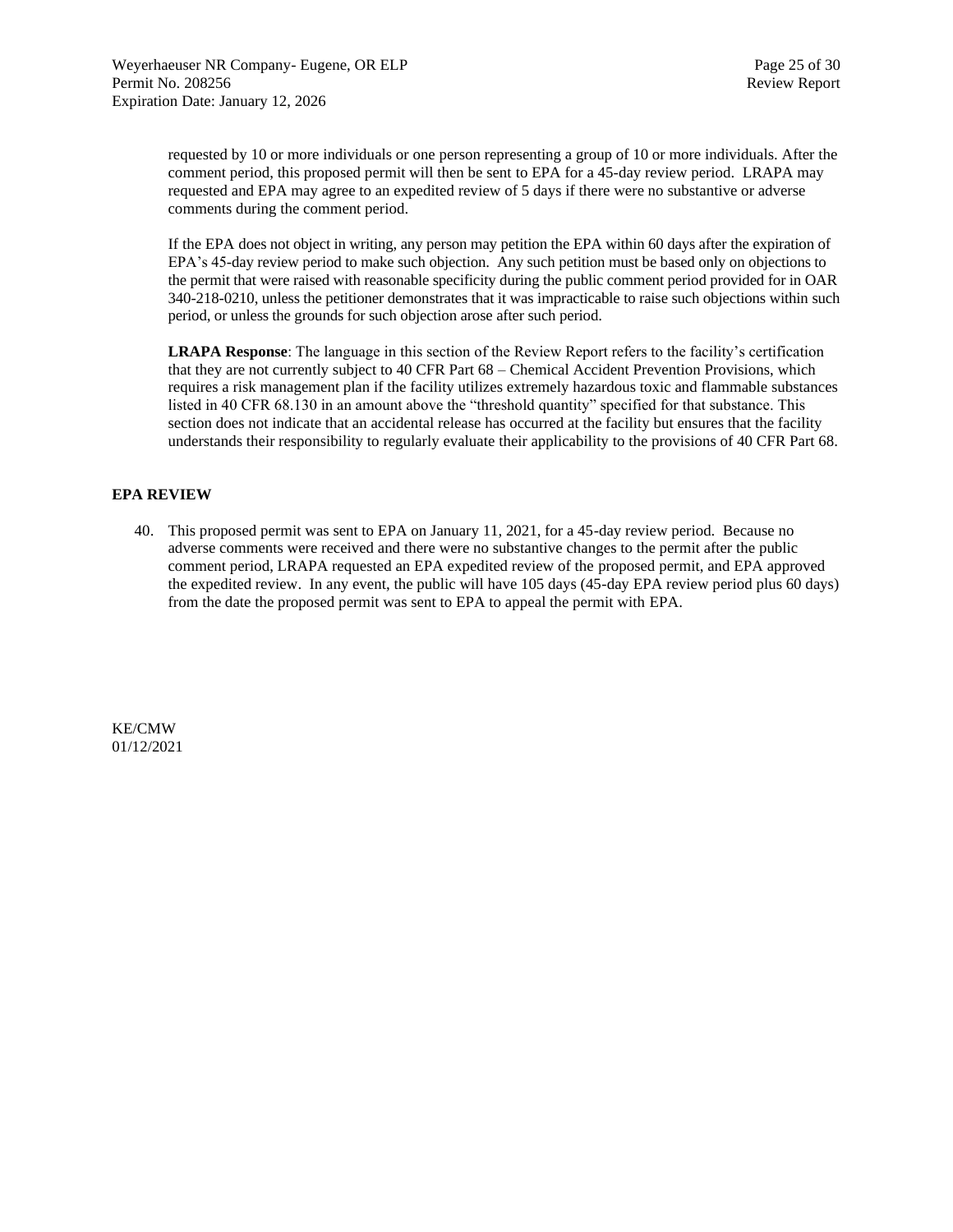# PTE EMISSIONS DETAIL SHEET

<span id="page-25-0"></span>

| Pollutant         | <b>Emission Unit</b>                   |            | <b>Annual Production/Process Rate</b> |           |          | <b>Emissions Factor</b>                                  |                  |
|-------------------|----------------------------------------|------------|---------------------------------------|-----------|----------|----------------------------------------------------------|------------------|
|                   |                                        | Rate       | Units                                 | Rate      | Units    | Reference                                                | tons/yr          |
|                   | EU-WRH: Cyclones w/ Baghouses          | 71,671     | BDT/yr                                | 0.001     | lb/BDT   | DEQ AQ-EF02                                              | 0.04             |
|                   | EU-WRH: Truck Loading Fugitives        | 71,671     | BDT/yr                                | 0.086     | lb/BDT   | AP-42 Table 9.9.1-1                                      | 3.1              |
|                   | EU-I-Oven: I-Line Oven                 | 58.24      | MMscf/yr                              | 2.5       | lb/MMscf | DEQ AQ-EF05                                              | 0.07             |
| <b>PM</b>         | <b>EU-Press Heaters: Press Heaters</b> | 98         | MMscf/yr                              | 2.5       | lb/MMscf | DEQ AQ-EF05                                              | 0.12             |
|                   | EU-AI: Aggregate Insignificant         |            |                                       |           |          |                                                          |                  |
|                   |                                        |            |                                       |           |          | <b>Total PM</b>                                          | 4.3              |
|                   | EU-WRH: Cyclones w/ Baghouses          | 71,671     | BDT/yr                                | 0.001     | lb/BDT   | DEQ AQ-EF02                                              | 0.04             |
|                   | EU-WRH: Truck Loading Fugitives        | 71,671     | BDT/yr                                | 0.029     | lb/BDT   | AP-42 Table 9.9.1-1                                      | 1.0              |
|                   | EU-I-Oven: I-Line Oven                 | 58.24      | MMscf/yr                              | 2.5       | lb/MMscf | DEQ AQ-EF05                                              | 0.07             |
| $PM_{10}$         | <b>EU-Press Heaters: Press Heaters</b> | 98         | MMscf/yr                              | 2.5       | lb/MMscf | DEQ AQ-EF05                                              | 0.12             |
|                   | EU-AI: Aggregate Insignificant         |            |                                       |           |          |                                                          |                  |
|                   |                                        |            |                                       |           |          | <b>Total PM10</b>                                        | 2.3              |
|                   | EU-WRH: Cyclones w/ Baghouses          | 71,671     | BDT/yr                                | 0.001     | lb/BDT   | DEQ EF-08, PM <sub>2.5</sub> /PM <sub>10</sub> =1        | 0.04             |
|                   | EU-WRH: Truck Loading Fugitives        | 71,671     | BDT/yr                                | 0.0049    | lb/BDT   | AP-42 Table 9.9.1-1                                      | 0.18             |
|                   | EU-I-Oven: I-Line Oven                 | 58.24      | MMscf/yr                              | 2.5       | lb/BDT   | DEQ AQ-EF05, PM2.5/PM10=1                                | 0.07             |
| PM <sub>2.5</sub> | <b>EU-Press Heaters: Press Heaters</b> | 98         | MMscf/yr                              | 2.5       | lb/BDT   | DEQ AQ-EF05, PM2.5/PM10=1                                | 0.12             |
|                   | EU-AI: Aggregate Insignificant         |            |                                       |           |          |                                                          |                  |
|                   |                                        |            |                                       |           |          | Total PM <sub>2.5</sub>                                  | 1.4              |
|                   | EU-I-Oven: I-Line Oven                 | 58.24      | MMscf/yr                              | 1.7       | lb/MMscf | DEQ AQ-EF05                                              | 0.05             |
| SO <sub>2</sub>   | <b>EU-Press Heaters: Press Heaters</b> | 98         | MMscf/yr                              | 2.6       | lb/MMscf | DEQ AQ-EF05                                              | 0.13             |
|                   |                                        |            |                                       |           |          | Total SO <sub>2</sub>                                    | 0.18             |
|                   | EU-I-Oven: I-Line Oven                 | 58.24      | MMscf/yr                              | 100       | lb/MMscf | DEQ AQ-EF05                                              | 2.9              |
| NO <sub>x</sub>   | <b>EU-Press Heaters: Press Heaters</b> | 98         | MMscf/yr                              | 100       | lb/MMscf | DEQ AQ-EF05                                              | 4.9              |
|                   |                                        |            |                                       |           |          | <b>Total NO<sub>x</sub></b>                              | 7.8              |
|                   | EU-I-Oven: I-Line Oven                 | 58.24      | MMscf/yr                              | 84        | lb/MMscf | DEQ AQ-EF05                                              | 2.4              |
| CO                | <b>EU-Press Heaters: Press Heaters</b> | 98         | MMscf/yr                              | 84        | lb/MMscf | DEQ AQ-EF05                                              | 4.1              |
|                   |                                        |            |                                       |           |          | <b>Total CO</b>                                          | 6.6              |
|                   | <b>EU-Presses: LVL Presses</b>         | 41,795,712 | lbs/yr                                | 0.0027    | 1b/1b    | Momentive test data (heated sealed caul plate test data) | 56.4             |
|                   | EU-I-Line: I-Line Process              | 3,147,756  | lb/yr                                 | 0.004     | lb/b     | Momentive test data (heated sealed caul plate test data) | 6.3              |
|                   | EU-WSO: Watershed Overlay Process      | 2,000,000  | cf/yr                                 | 0.0020426 | lb/cf    | Arclin test data                                         | $\overline{2.0}$ |
| <b>VOC</b>        | EU-I-Oven: I-Line Oven                 | 58         | MMscf/yr                              | 6         | lb/MMscf | DEQ AQ-EF05                                              | 0.2              |
|                   | <b>EU-Press Heaters: Press Heaters</b> | 98         | MMscf/yr                              | 6         | lb/MMscf | DEQ AQ-EF05                                              | 0.3              |
|                   | EU-AI: Aggregate Insignificant         |            |                                       |           |          |                                                          |                  |
|                   |                                        |            |                                       |           |          | <b>Total VOC</b>                                         | 66.0             |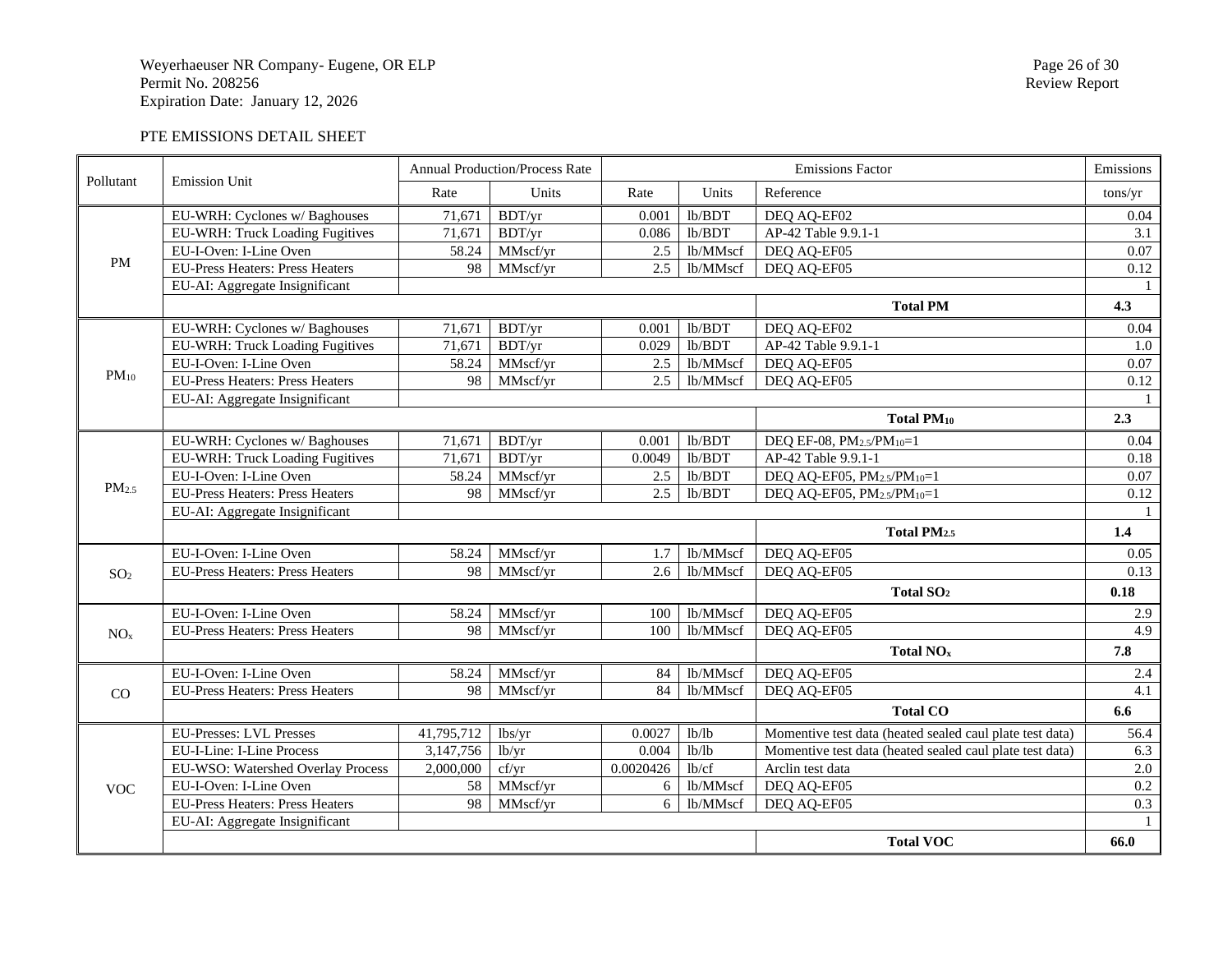# BASELINE EMISSION RATES EMISSIONS DETAIL SHEET

| Pollutant       | <b>Emission Unit</b>           |           | <b>Annual Production/Process Rate</b> |         |                | <b>Emissions Factor</b> | Emissions        |
|-----------------|--------------------------------|-----------|---------------------------------------|---------|----------------|-------------------------|------------------|
|                 |                                |           | Units                                 | Rate    | Units          | Reference               | tons/yr          |
|                 | Wood Residuals Handling System |           |                                       |         |                |                         |                  |
|                 | Cyclone No. 1                  | 6.725     | BDT/yr                                | 0.5     | lb/BDT         | <b>DEO</b>              | 1.7              |
|                 | Baghouse No. 1                 | 4,484     | BDT/yr                                | 0.001   | lb/BDT         | <b>DEO</b>              | 0.002            |
|                 | <b>Truck Loading Fugitives</b> | 11,209    | BDT/yr                                | 0.086   | lb/BDT         | $AP-42$                 | 0.48             |
| <b>PM</b>       | I-Line Combustion              | 23.5      | MMcf/yr                               | 12      | lb/MMcf        | <b>DEQ</b>              | 0.14             |
|                 | Veneer Drying (2 units)        | 2,338,738 | cu ft/yr                              | 0.01664 | lb/cf          | <b>DEQ</b>              | 19.5             |
|                 | EU-AI: Aggregate Insignificant |           |                                       |         |                |                         |                  |
|                 |                                |           |                                       |         |                | <b>Total PM</b>         | 22.8             |
|                 | Wood Residuals Handling System |           |                                       |         |                |                         |                  |
|                 | Cyclone No. 1                  | 6,725     | BDT/yr                                | 0.25    | lb/BDT         | <b>DEQ</b>              | 0.84             |
|                 | Baghouse No. 1                 | 4,484     | BDT/yr                                | 0.001   | lb/BDT         | <b>DEO</b>              | 0.002            |
|                 | <b>Truck Loading Fugitives</b> | 11,209    | BDT/yr                                | 0.029   | lb/BDT         | $AP-42$                 | 0.16             |
| $PM_{10}$       | I-Line Combustion              | 24        | MMcf/yr                               | 12      | lb/MMcf        | <b>DEQ</b>              | 0.14             |
|                 | Veneer Drying (2 units)        | 2,338,738 | cu ft/yr                              | 0.01664 | lb/cf          | <b>DEQ</b>              | 19.5             |
|                 | EU-AI: Aggregate Insignificant |           |                                       |         |                |                         |                  |
|                 |                                |           |                                       |         |                | <b>Total PM10</b>       | 21.6             |
|                 | I-Line Combustion              | 23.5      | MMcf/yr                               | 0.6     | lb/MMcf        | <b>DEQ</b> Factor       | 0.01             |
| SO <sub>2</sub> | Veneer Drying (2 units)        | 2,338,738 | cu ft/yr                              | 0.00002 | lb/cu ft       | <b>DEQ</b> Factor       | 0.02             |
|                 |                                |           |                                       |         |                | Total SO <sub>2</sub>   | 0.030            |
|                 | I-Line Combustion              | 23.5      | MMcf/yr                               | 100     | lb/MMcf        | <b>DEQ</b> Factor       | $1.2\,$          |
| NO <sub>x</sub> | Veneer Drying (2 units)        | 2,338,738 | cu ft/vr                              | 0.00384 | $lb/cu$ ft     | <b>DEQ</b> Factor       | $\overline{4.5}$ |
|                 |                                |           |                                       |         |                | Total NO <sub>x</sub>   | 5.7              |
|                 | I-Line Combustion              | 23.5      | MMcf/yr                               | 40      | lb/MMcf        | <b>DEQ</b> Factor       | 0.47             |
| CO              | Veneer Drying (2 units)        | 2,338,738 | cu ft/yr                              | 0.00064 | lb/cu ft       | <b>DEQ</b> Factor       | 0.75             |
|                 |                                |           |                                       |         |                | <b>Total CO</b>         | 1.2              |
|                 | I-Line Combustion              | 23.5      | MMcf/yr                               | 11      | lb/MMcf        | <b>DEQ</b> Factor       | 0.13             |
|                 | Veneer Drying (2 units)        | 2,338,738 | cu ft/yr                              | 0.00704 | lb/cu ft       | <b>DEQ</b> Factor       | 8.2              |
|                 | <b>I-Line Process</b>          | 474,460   | lb adhesive/yr                        | 0.0088  | lb/lb adhesive | Borden Tests (6/96)     | 2.1              |
| <b>VOC</b>      | Presses $(1, 2 \& 3)$          | 9,146,025 | lb adhesive/yr                        | 0.009   | lb/lb adhesive | Borden Tests (6/96)     | 41.2             |
|                 | EU-AI: Aggregate Insignificant |           |                                       |         |                |                         |                  |
|                 |                                |           |                                       |         |                | <b>Total VOC</b>        | 52.6             |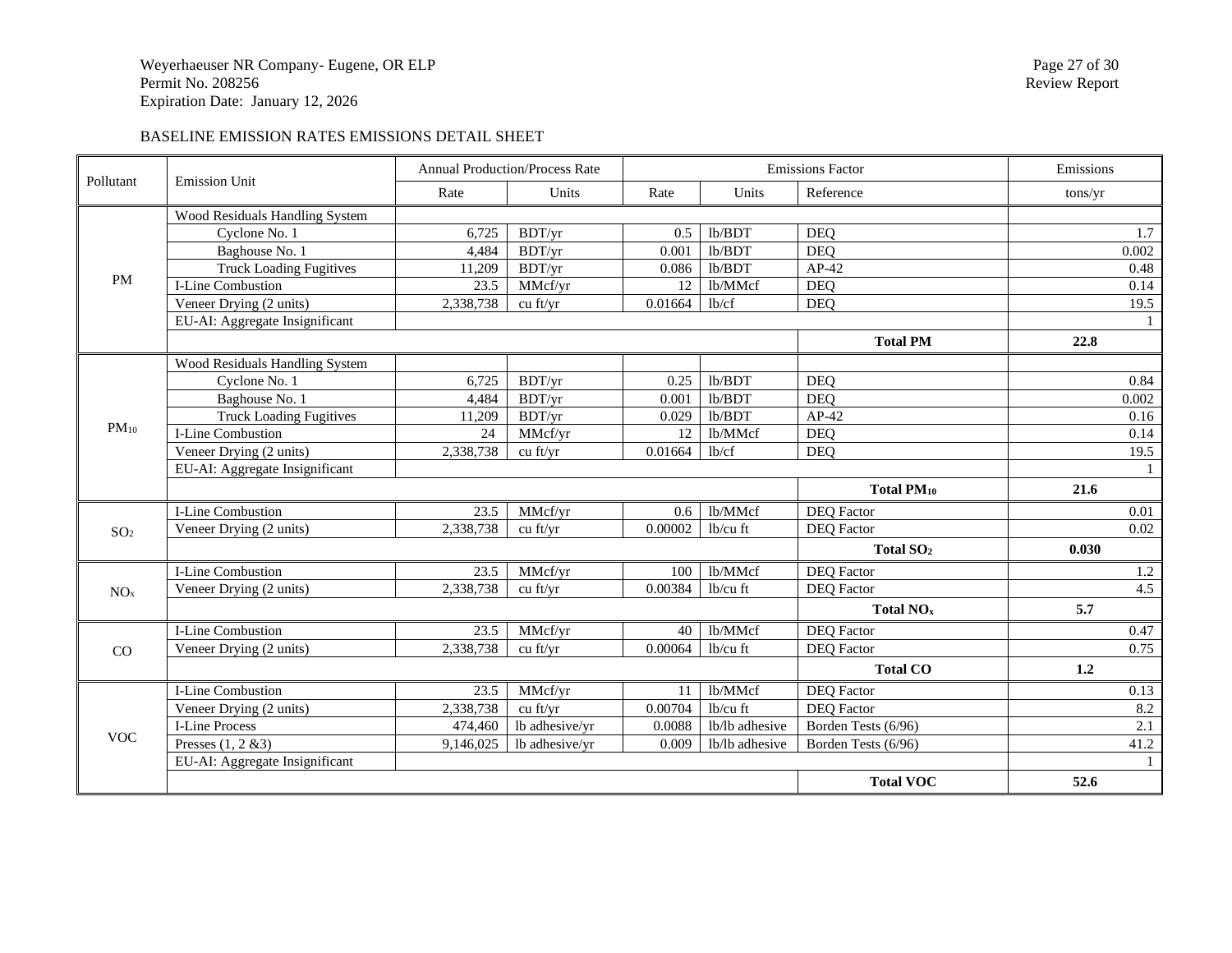# GREENHOUSE GAS PTE AND BASELINE EMISSION DETAIL SHEET

# GHG Potential to Emit (PTE)

| <b>Emission Unit</b>                   | <b>Annual Production or Process Rate</b> |                               |        | Emissions    |                                          |      |
|----------------------------------------|------------------------------------------|-------------------------------|--------|--------------|------------------------------------------|------|
|                                        | Rate                                     | Units<br>Units<br>Rate        |        | Reference    | metric tons/yr                           |      |
|                                        |                                          | MMscf/yr                      | 53.06  | kg CO2/mmBtu | Table C-1 to Subpart C of 40 CFR Part 98 | 3171 |
| EU-I-Oven: I-Line Oven                 | 58.24                                    |                               | 0.001  | kg CH4/MMBtu | Table C-2 to Subpart C of 40 CFR Part 98 | 0.1  |
|                                        |                                          |                               | 0.0001 | kg N2O/MMBtu | Table C-2 to Subpart C of 40 CFR Part 98 | 0.01 |
|                                        | 98                                       | MMscf/yr                      | 53.06  | kg CO2/mmBtu | Table C-1 to Subpart C of 40 CFR Part 98 | 5335 |
| <b>EU-Press Heaters: Press Heaters</b> |                                          |                               | 0.001  | kg CH4/MMBtu | Table C-2 to Subpart C of 40 CFR Part 98 | 0.1  |
|                                        |                                          |                               | 0.0001 | kg N2O/MMBtu | Table C-2 to Subpart C of 40 CFR Part 98 | 0.01 |
| <b>Total GHG</b> (metric tons)         |                                          |                               |        |              |                                          |      |
|                                        |                                          | <b>Total GHG (short tons)</b> | 9356   |              |                                          |      |

# GHG 2005 Baseline

| <b>Emission Unit</b>                   | <b>Annual Production or Process Rate</b> |          |        | <b>Emissions Factor</b>                                  |                                          |                |  |
|----------------------------------------|------------------------------------------|----------|--------|----------------------------------------------------------|------------------------------------------|----------------|--|
|                                        | Rate                                     | Units    | Rate   | Units                                                    | Reference                                | metric tons/yr |  |
| EU-I-Oven: I-Line Oven                 |                                          | MMscf/yr | 53.06  | kg CO2/mmBtu                                             | Table C-1 to Subpart C of 40 CFR Part 98 | 546.3          |  |
|                                        | 10.03                                    |          | 0.001  | Table C-2 to Subpart C of 40 CFR Part 98<br>kg CH4/MMBtu |                                          | 0.01           |  |
|                                        |                                          |          | 0.0001 | kg N2O/MMBtu                                             | Table C-2 to Subpart C of 40 CFR Part 98 | 0.001          |  |
|                                        | 59.20                                    | MMscf/yr | 53.06  | kg CO2/mmBtu                                             | Table C-1 to Subpart C of 40 CFR Part 98 | 3222.7         |  |
| <b>EU-Press Heaters: Press Heaters</b> |                                          |          | 0.001  | kg CH4/MMBtu                                             | Table C-2 to Subpart C of 40 CFR Part 98 | 0.1            |  |
|                                        |                                          |          | 0.0001 | kg N2O/MMBtu                                             | Table C-2 to Subpart C of 40 CFR Part 98 | 0.01           |  |
|                                        |                                          |          |        |                                                          | <b>Total GHG (metric tons)</b>           | 3769           |  |
| <b>Total GHG (short tons)</b>          |                                          |          |        |                                                          |                                          |                |  |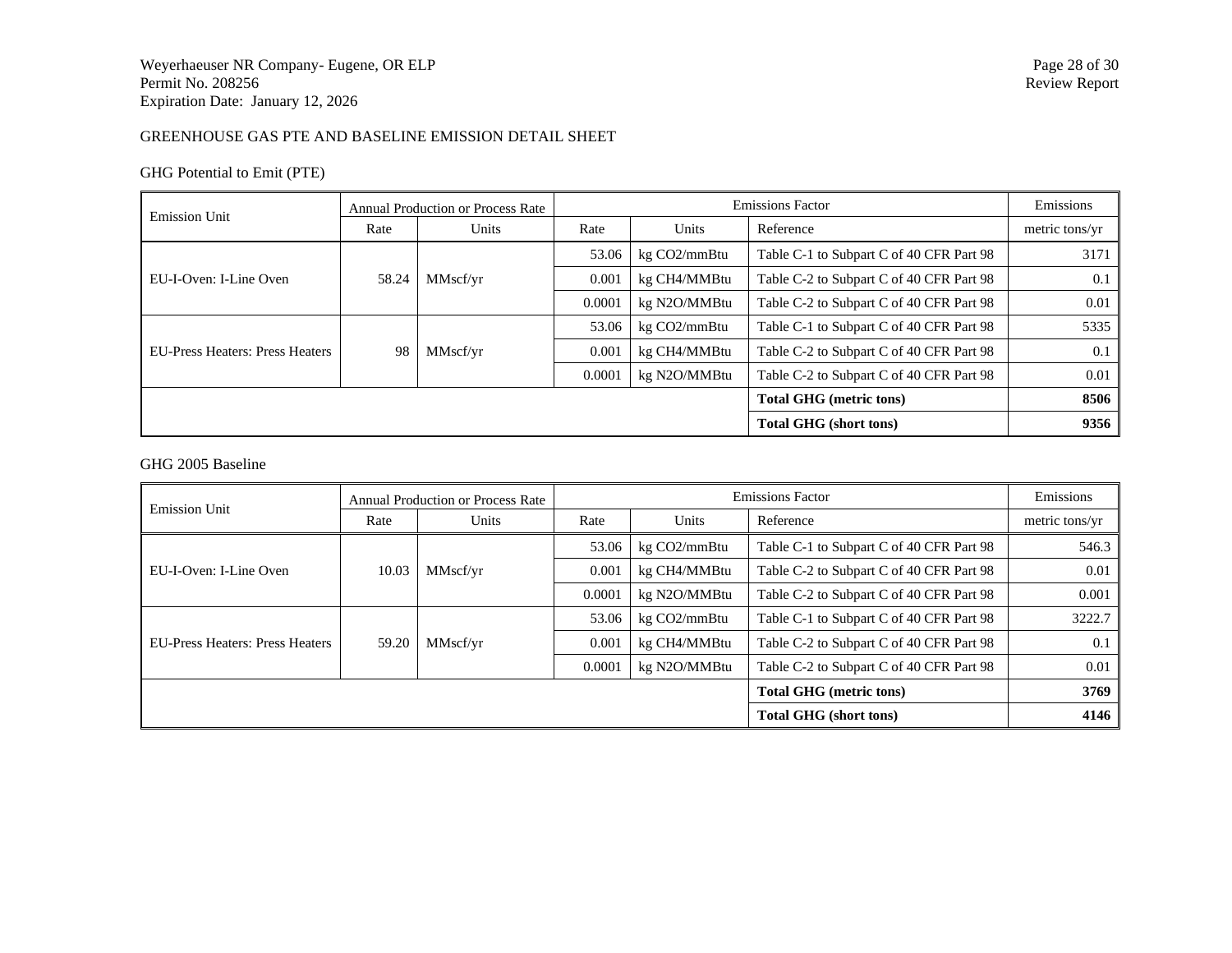### PM2.5 NETTING BASIS EMISSION DETAIL SHEET

| <b>Emission Unit</b>                   | Annual Production/<br>Process Rate |          | $PM_{10}$ Emissions<br>Factor |          | PM <sub>2.5</sub> | Reference           |        | PM <sub>2.5</sub> Emissions Factor | $PM_{10}$<br>Emissions | $PM_{2.5}$<br>Emissions |
|----------------------------------------|------------------------------------|----------|-------------------------------|----------|-------------------|---------------------|--------|------------------------------------|------------------------|-------------------------|
|                                        | Rate                               | Units    | Rate                          | Units    | Fraction          |                     |        |                                    | tons/yr                |                         |
| EU-WRH: Cyclones w/ Baghouses          | 71.671                             | BDT/vr   | 0.001                         | lb/BDT   |                   | DEO EF-08           | 0.001  | lb/BDT                             | 0.04                   | 0.04                    |
| EU-WRH: Truck Loading Fugitives        | 71,671                             | BDT/vr   |                               |          |                   | AP-42 Table 9.9.1-1 | 0.0049 | lb/BDT                             | 1.04                   | 0.18                    |
| EU-I-Oven: I-Line Oven                 | 58.24                              | MMscf/yr | 2.5                           | lb/MMscf |                   | DEQ AQ-EF05         | 2.5    | lb/BDT                             | 0.07                   | 0.07                    |
| <b>EU-Press Heaters: Press Heaters</b> | 98                                 | MMscf/vr | 2.5                           | lb/MMscf |                   | DEO AO-EF05         | 2.5    | lb/BDT                             | 0.12                   | 0.12                    |
| EU-AI: Aggregate Insignificant         |                                    |          |                               |          |                   |                     |        |                                    |                        |                         |
|                                        |                                    |          |                               |          |                   |                     |        | <b>Total</b>                       | 2.3                    | 1.4                     |

| $PM_{2.5}/PM_{10}$ Fraction $(R)^1$         | 0.62 | $= PM_{2.5}$ Emissions / PM <sub>10</sub> Emissions |
|---------------------------------------------|------|-----------------------------------------------------|
| PM <sub>10</sub> Netting Basis              | 21.6 | From Review Report                                  |
| PM <sub>2.5</sub> Netting Basis Calculation | 13.4 | $= 21.6 \times 0.62$                                |
| PM <sub>10</sub> Unassigned Emissions       | 27   | Established in this permitting action               |
| $PM2.5$ Unassigned Emissions Calculation    | 16.7 | $= 27 \times 0.62$                                  |

<sup>1</sup>NOTE: The ratio (R) of PM<sub>2.5</sub> PSEL to PM<sub>10</sub> PSEL was recalculated in the permit renewal from 0.64 to 0.62 using DEQ guidance that states that if the PSELs are the Generic PSELs, then the ratio (R) should be calculated using the portion of the PSEL attributable to actual emission units at the source (1.4 tons/yr  $\div$  2.3 tons/yr). The ratio (R) calculated in the previous permit renewal utilized the Generic PSELs (9 tons/yr  $\div$  14 tons/yr).